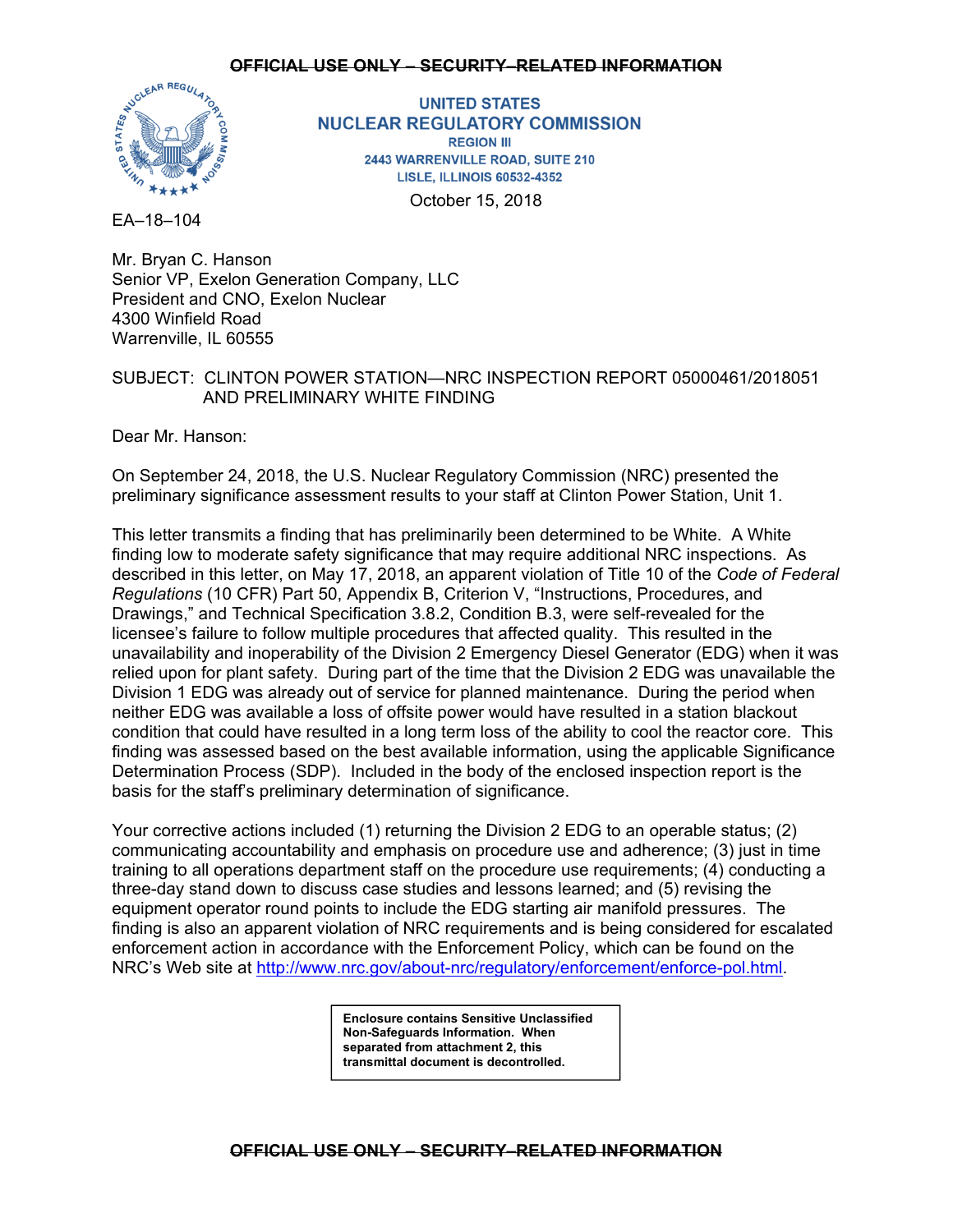#### B. Hanson - 2 -

In accordance with NRC Inspection Manual Chapter 0609, we intend to complete our evaluation using the best available information and issue our final determination of safety significance within 90 days of the date of this letter. The significance determination process encourages an open dialogue between the NRC staff and the licensee; however, the dialogue should not impact the timeliness of the staff's final determination.

Before we make a final decision on this matter, we are providing you with an opportunity to (1) attend a Regulatory Conference where you can present to the NRC your perspective on the facts and assumptions the NRC used to arrive at the finding and assess its significance; or (2) submit your position on the finding to the NRC in writing. If you request a Regulatory Conference, it should be held within 40 days of the receipt of this letter and we encourage you to submit supporting documentation at least one week prior to the conference in an effort to make the conference more efficient and effective. The focus of the Regulatory Conference is to discuss the significance of the finding and not necessarily the root cause(s) or corrective action(s) associated with the finding. If a Regulatory Conference is held, it will be open for public observation. If you decide to submit only a written response, such submittal should be sent to the NRC within 40 days of your receipt of this letter. If you decline to request a Regulatory Conference or to submit a written response, you relinquish your right to appeal the final SDP determination, in that by not doing either, you fail to meet the appeal requirements stated in the Prerequisite and Limitation sections of Attachment 2 of NRC Inspection Manual Chapter 0609.

If you choose to send a response, it should be clearly marked as a "Response to An Apparent Violation; (EA–18–104)" and should include for the apparent violation: (1) the reason for the apparent violation or, if contested, the basis for disputing the apparent violation; (2) the corrective steps that have been taken and the results achieved; (3) the corrective steps that will be taken; and (4) the date when full compliance will be achieved. Your response should be submitted under oath or affirmation and may reference or include previously docketed correspondence, if the correspondence adequately addresses the required response. Additionally, your response should be sent to the U.S. Nuclear Regulatory Commission, ATTN: Document Control Center, Washington, DC 20555-0001 with a copy to K. Stoedter, Chief, Branch 1, Division of Reactor Projects, U.S. Nuclear Regulatory Commission, Region III, 2443 Warrenville Road, Suite 210, Lisle, IL 60532–4352, within 40 days of the date of this letter. If an adequate response is not received within the time specified or an extension of time has not been granted by the NRC, the NRC will proceed with its enforcement decision or schedule a Regulatory Conference.

Please contact Ms. Karla Stoedter at 630–829–9731, and in writing within 10 days from the issue date of this letter to notify the NRC of your intentions. If we have not heard from you within 10 days, we will continue with our significance determination and enforcement decision. The final resolution of this matter will be conveyed in separate correspondence.

Because the NRC has not made a final determination in this matter, no Notice of Violation is being issued for these inspection findings at this time. In addition, please be advised that the characterization of the apparent violation described above may change as a result of further NRC review.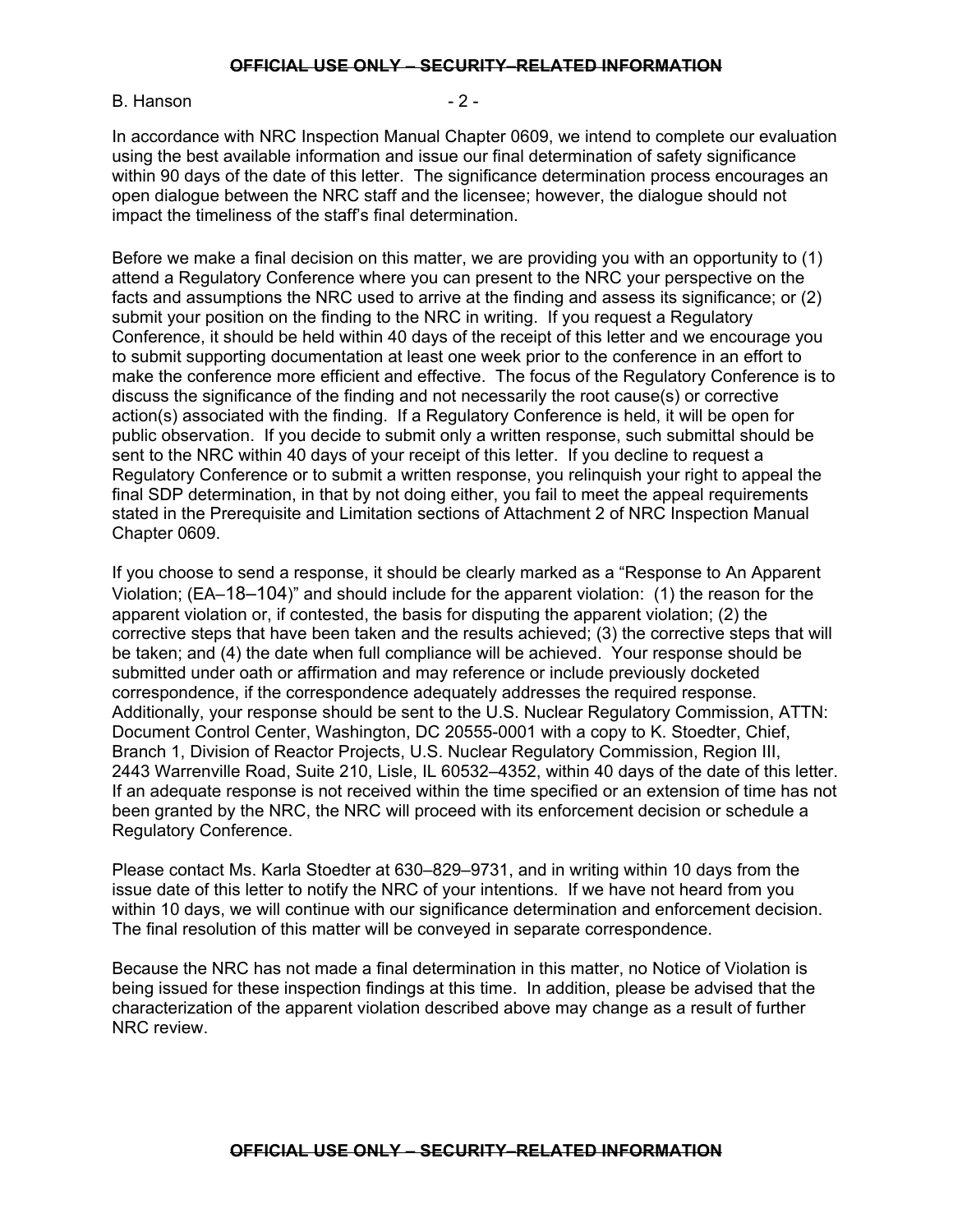B. Hanson **B.** Hanson

This letter will be made available for public inspection and copying at http://www.nrc.gov/reading-rm/adams.html and at the NRC Public Document Room in accordance with 10 CFR 2.390, "Public Inspections, Exemptions, Requests for Withholding."

However, the enclosed report contains Security-Related Information, so the enclosed report will not be made publically available in accordance with 10 CFR 2.390(d)(1). If you choose to provide a response that contains Security-Related Information, please mark your entire response "Security-Related Information–Withhold from public disclosure under 10 CFR 2.390" in accordance with 10 CFR 2.390(d)(1) and follow the instructions for withholding in 10 CFR 2.390(b)(1). The NRC is waiving the affidavit requirements for your response in accordance with 10 CFR 2.390(b)(1)(ii).

Sincerely,

*/RA/* 

Patrick L. Louden, Director Division of Reactor Projects

Docket No. 50–461 License No. NPF–62

Enclosures: Inspection Report 05000461/2018051 Attachment 1 (public) Attachment 2 (non-public)

cc: W. Marsh, Clinton Station Security Manager A. Khayyat, State Liaison Officer Illinois Emergency Management Agency

cc w/o attach 2: Distribution via LISTSERV®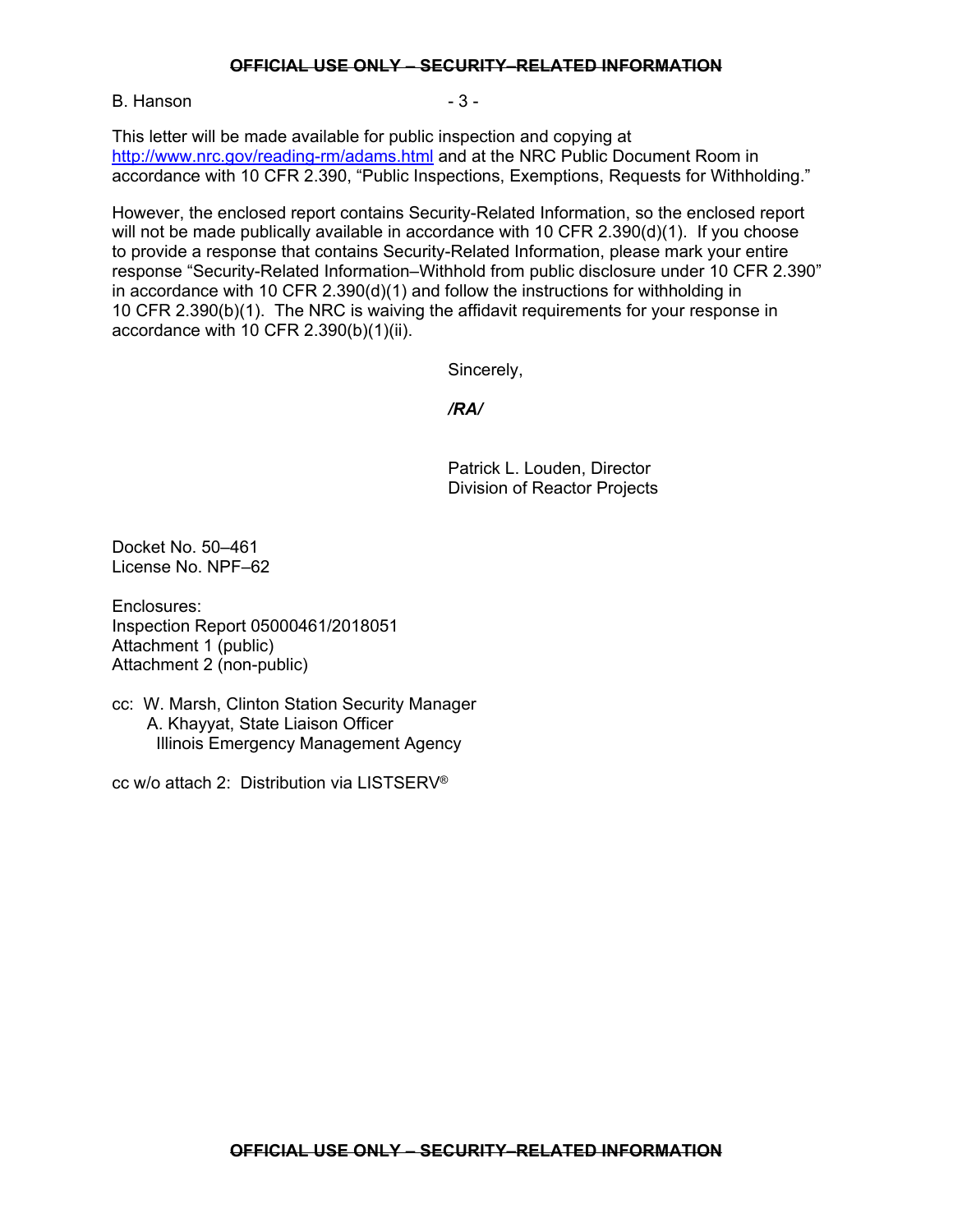B. Hanson **B.** Hanson

Letter to Bryan Hanson from Patrick Louden dated October 15, 2018

### SUBJECT: CLINTON POWER STATION—NRC INSPECTION REPORT 05000461/2018051 AND PRELIMINARY WHITE FINDING

#### DISTRIBUTION w/attachments:

Daryl Johnson Niry Simonian Eric Wharton Alonzo Richardson Raymond McKinley Binoy Desai Steven West Darrell Roberts Jeremy Groom

## DISTRIBUTION:

Christopher Cook RidsNrrDorlLpl3 RidsNrrPMClinton Resource RidsNrrDirsIrib Resource Steven West Darrell Roberts Richard Skokowski Allan Barker DRSIII DRPIII ROPreports.Resource@nrc.gov

| <b>OFFICE</b> | RIII                    | <b>RIII</b>      | <b>RIII</b>                    | <b>OE</b>                             |  |
|---------------|-------------------------|------------------|--------------------------------|---------------------------------------|--|
| <b>NAME</b>   | CPhillips:bw            | LKozak           | JHeller for<br><b>KLambert</b> | MMarshfield via<br>email for JPeralta |  |
| DATE          | 10/11/2018              | 10/11/2018       | 10/12/2018                     | 10/12/2018                            |  |
|               |                         |                  |                                |                                       |  |
| <b>OFFICE</b> | <b>NRR</b>              | <b>RIII</b>      | <b>RIII</b>                    |                                       |  |
| <b>NAME</b>   | MFranovich via<br>email | <b>KStoedter</b> | PLouden                        |                                       |  |

ADAMS Accession Number: ML18289A556

## *OFFICIAL RECORD COPY*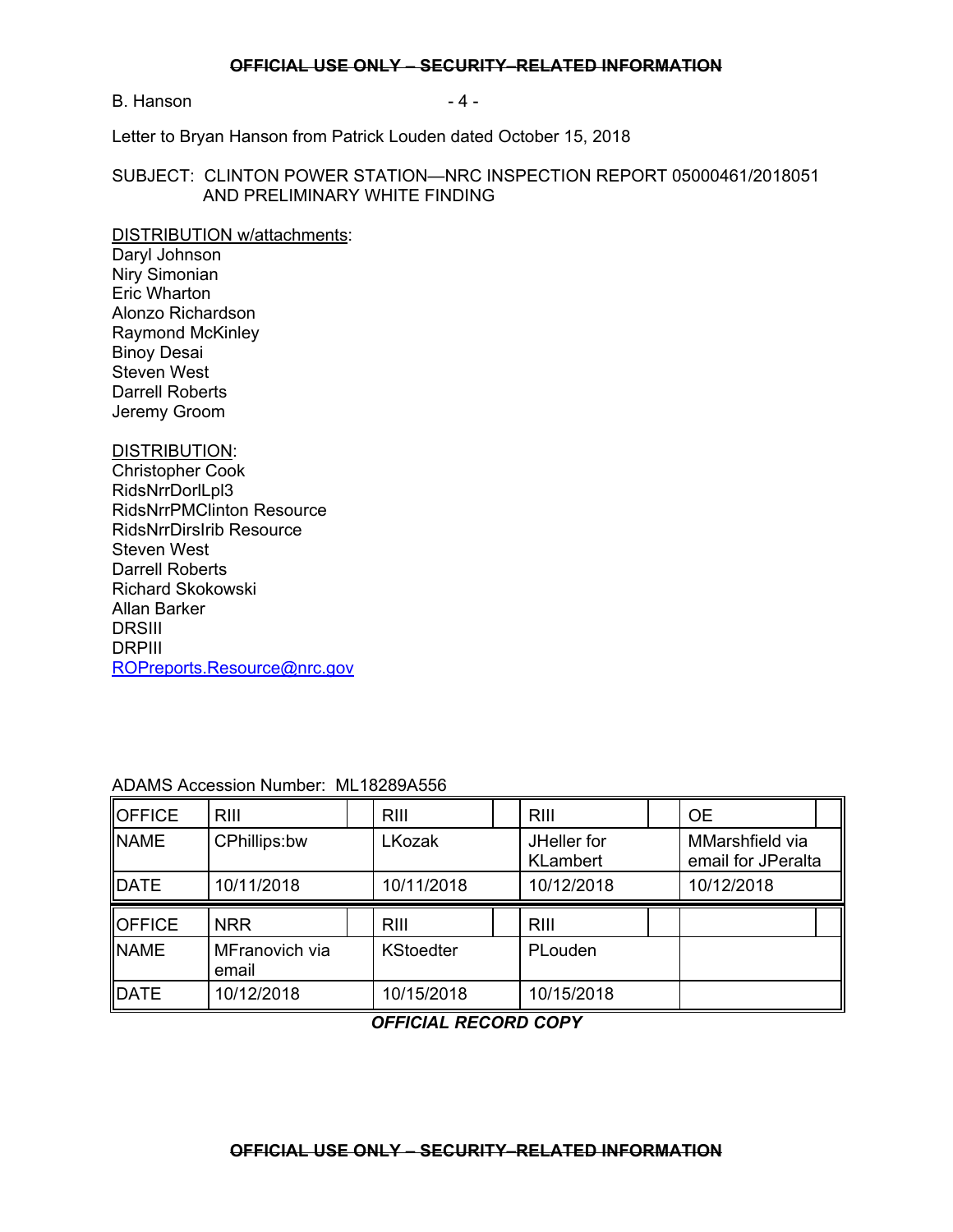## U.S. NUCLEAR REGULATORY COMMISSION REGION III

| Docket Numbers:                        | $50 - 461$                                                                                                          |
|----------------------------------------|---------------------------------------------------------------------------------------------------------------------|
| License Numbers: NPF-62                |                                                                                                                     |
| Report Number:                         | 05000461/2018051                                                                                                    |
| Enterprise Identifier: I-2018-051-0000 |                                                                                                                     |
| Licensee:                              | <b>Exelon Generation Company, LLC</b>                                                                               |
| Facility:                              | <b>Clinton Power Station</b>                                                                                        |
| Location:                              | Clinton, IL                                                                                                         |
| Dates:                                 | August 3 through September 4, 2018                                                                                  |
| Inspectors:                            | C. Phillips, Project Engineer<br>L. Kozak, Senior Reactor Analyst<br>J. Mitman, Senior Reliability and Risk Analyst |
| Approved by:                           | K. Stoedter, Chief<br>Branch 1<br>Division of Reactor Projects                                                      |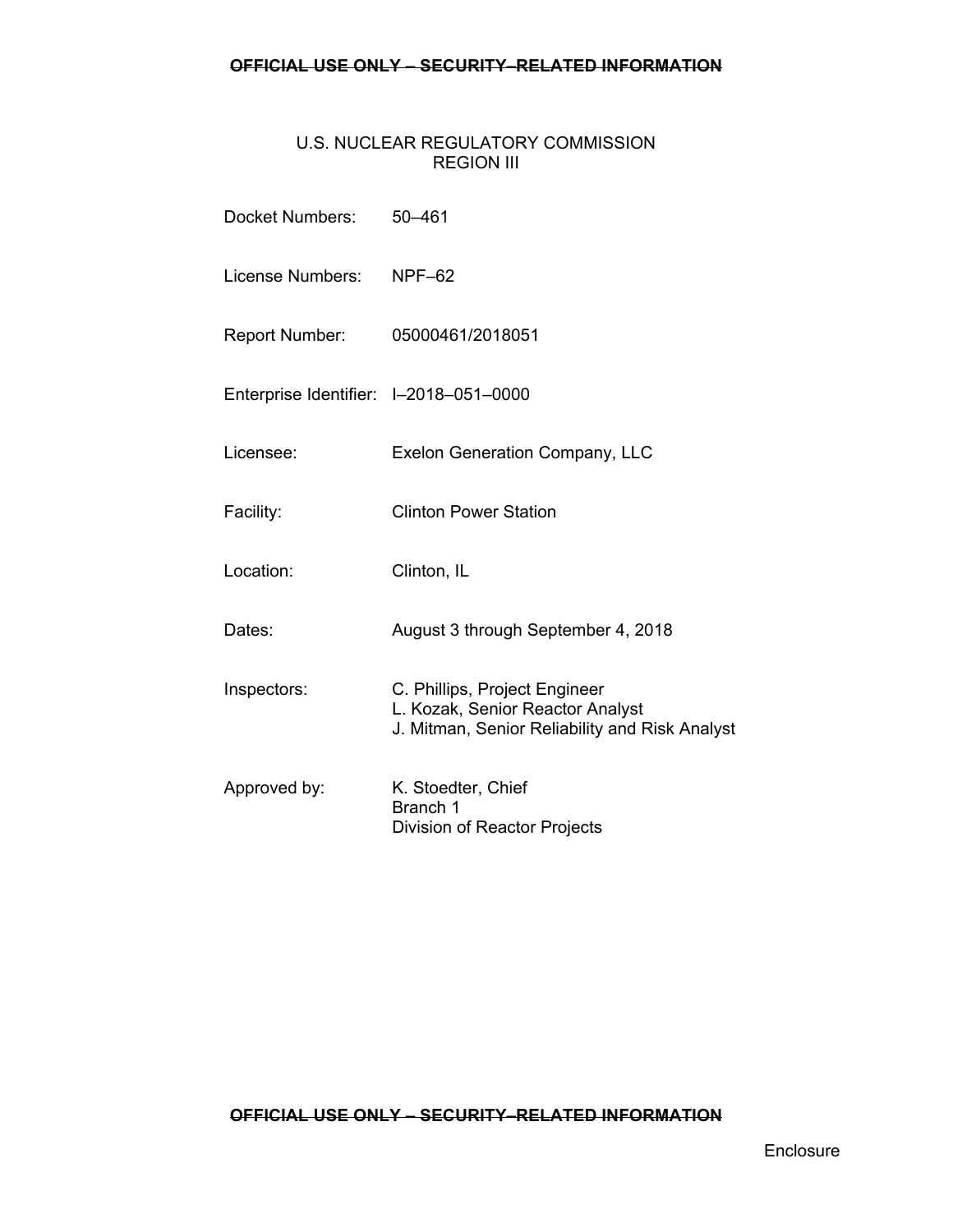## **SUMMARY**

The U.S. Nuclear Regulatory Commission (NRC) completed the preliminary significance determination associated with an apparent violation in accordance with the Reactor Oversight Process. The Reactor Oversight Process is the NRC's program for overseeing the safe operation of commercial nuclear power reactors. Refer to

https://www.nrc.gov/reactors/operating/oversight.html for more information. Findings and violations being considered in the NRC's assessment are summarized in the table below.

## **List of Findings and Violations**

| <b>Failure to Follow Multiple Procedures</b> |                                                                                       |                       |                       |
|----------------------------------------------|---------------------------------------------------------------------------------------|-----------------------|-----------------------|
| Cornerstone                                  | Significance                                                                          | Cross-Cutting         | <b>Report Section</b> |
|                                              |                                                                                       | Aspect                |                       |
| Mitigating                                   | <b>Preliminary White</b>                                                              | $[H.2] - Human$       | 93812-Special         |
| Systems                                      | AV 05000461/2018050-01                                                                | Performance,          | Inspection            |
|                                              | Open                                                                                  | <b>Field Presence</b> |                       |
|                                              | EA-18-104                                                                             |                       |                       |
|                                              | On August 23, 2018, the NRC issued Inspection Report 05000461/2018050 which discussed |                       |                       |
|                                              | a self-revealed finding with a To-Be-Determined (TBD) significance and an associated  |                       |                       |
|                                              | Apparent Violation of Title 10 of the Code of Eederal Pequiptions (10 CED) Part 50    |                       |                       |

Apparent Violation of Title 10 of the Code of Federal Regulations (10 CFR) Part 50, Appendix B, Criterion V, "Instructions, Procedures, and Drawings," and Technical Specification 3.8.2, Condition B.3. The issue involved the licensee's failure to follow multiple procedures that affected quality which resulted in the unavailability and inoperability of the Division 2 Emergency Diesel Generator when it was relied upon for plant safety.

## **Additional Tracking Items**

None.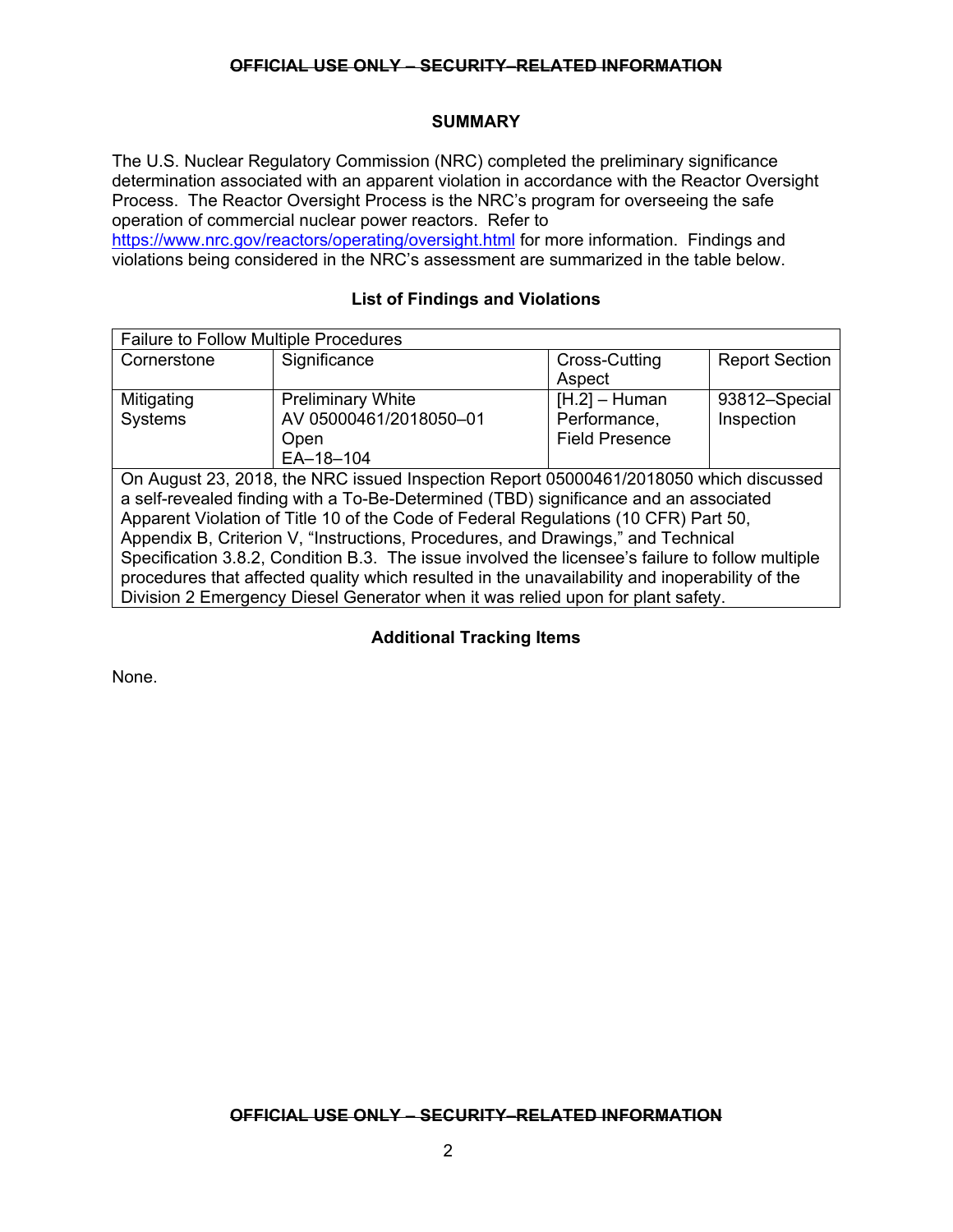## **INSPECTION SCOPE**

Inspections were conducted using the appropriate portions of the inspection procedure (IP) in effect at the beginning of the inspection unless otherwise noted. Currently approved IPs with their attached revision histories are located on the public website at http://www.nrc.gov/readingrm/doc-collections/insp-manual/inspection-procedure/index.html. Samples were declared complete when the IP requirements most appropriate to the inspection activity were met consistent with Inspection Manual Chapter (IMC) 2515, "Light-Water Reactor Inspection Program - Operations Phase." The inspectors reviewed selected procedures and records, observed activities, and interviewed personnel to assess licensee performance and compliance with Commission rules and regulations, license conditions, site procedures, and standards.

## **OTHER ACTIVITIES—TEMPORARY INSTRUCTIONS, INFREQUENT AND ABNORMAL**

## 93812—Special Inspection

The purpose of this inspection was to complete the preliminary significance determination for an apparent violation 10 CFR Part 50, Appendix B, Criterion V and Technical Specification 3.8.2, Condition B.3. documented in NRC Special Inspection Report 05000461/2018050.

## **INSPECTION RESULTS**

#### 93812—Special Inspection

| <b>Failure to Follow Multiple Procedures</b> |                                                                         |                                                   |                             |
|----------------------------------------------|-------------------------------------------------------------------------|---------------------------------------------------|-----------------------------|
| Cornerstone                                  | Significance                                                            | Cross-Cutting<br>Aspect                           | <b>Report Section</b>       |
| Mitigating<br>Systems                        | <b>Preliminary White</b><br>AV 05000461/2018050-01<br>Open<br>EA-18-104 | $[H.2] - Human$<br>Performance, Field<br>Presence | 93812-Special<br>Inspection |

On August 23, 2018, the NRC issued Inspection Report 05000461/2018050 which discussed a self-revealed finding with a To-Be-Determined (TBD) significance and an associated Apparent Violation of Title 10 of the *Code of Federal Regulations* (10 CFR) Part 50, Appendix B, Criterion V, "Instructions, Procedures, and Drawings," and Technical Specification 3.8.2, Condition B.3. The issue involved the licensee's failure to follow multiple procedures that affected quality which resulted in the unavailability and inoperability of the Division 2 Emergency Diesel Generator when it was relied upon for plant safety.

## Description:

On April 30, 2018, the licensee shut down the reactor as part of a scheduled refueling outage. During the outage, the licensee performed maintenance on the Division 2 electrical system which required the Division 2 emergency diesel generator (EDG) to be removed from service. From May 9-11, 2018, the licensee completed activities to restore the Division 2 EDG to service. Due to the failure to follow multiple procedures (as discussed in NRC Inspection Report 05000461/2018050), the Division 2 EDG was not restored to an operable status because operations personnel had not repositioned starting air valves 1DG160 and 1DG161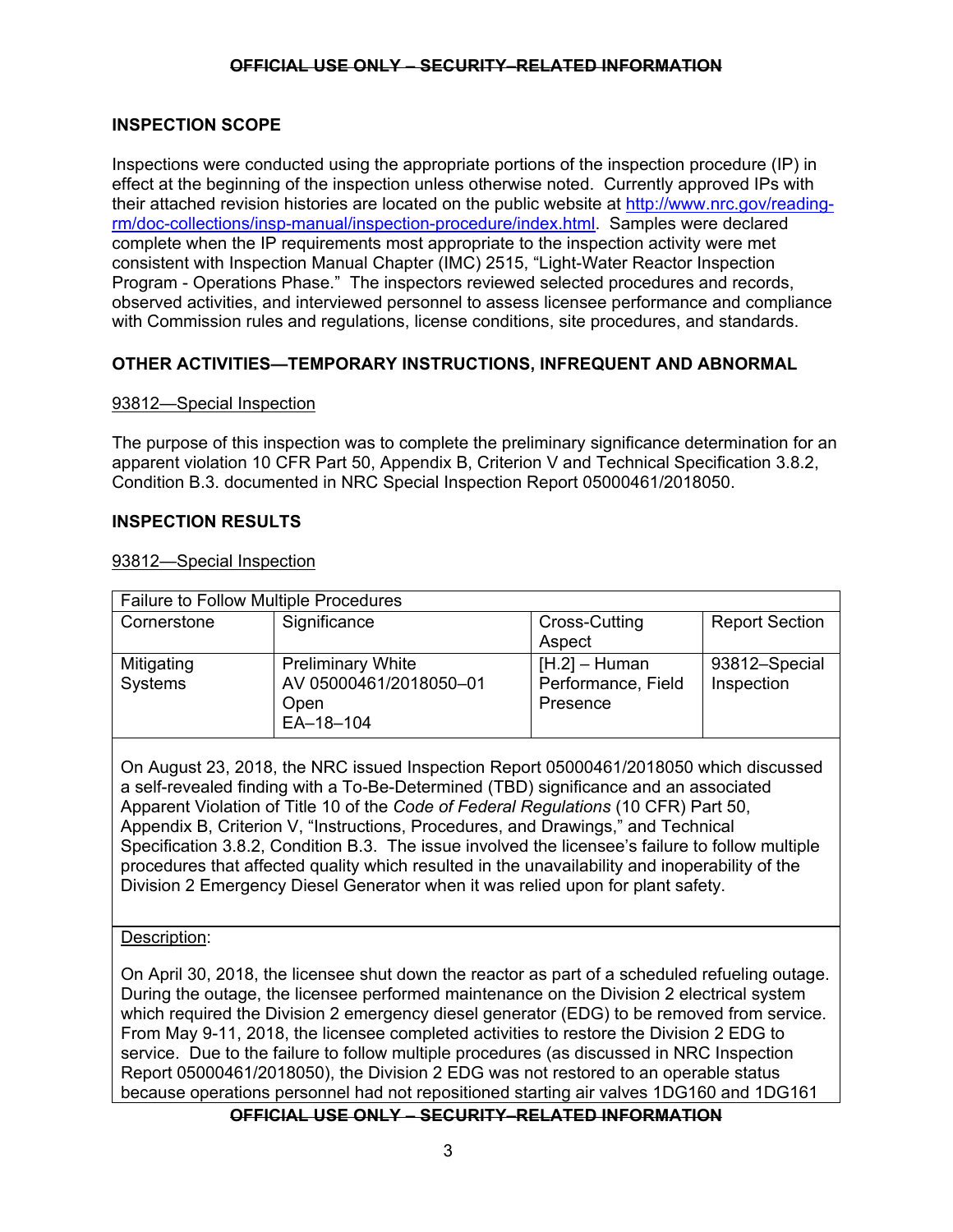from the closed position to the open position. With the starting air valves in the closed position, the Division 2 EDG was unable to start if needed.

On May 14, 2018, at 12:30 a.m., since the licensee was unaware that the Division 2 EDG was inoperable and unavailable due to its inability to start caused by the 1DG160 and 1DG161 valves being closed, the licensee began a Division 1 scheduled maintenance window. As a result of taking the Division 1 480 VAC bus out of service, the Division 1 EDG was declared inoperable.

On May 17, 2018, at 3:03 p.m., a non-licensed operator performing shift rounds identified that the 1DG160 and 1DG161 valves were closed and reported this condition to the control room. The licensee declared the Division 2 EDG inoperable, investigated the condition, and subsequently returned the Division 2 EDG to an operable status.

Corrective Actions: The licensee initiated several corrective actions including (1) communicating accountability and emphasis on procedure use and adherence; (2) just in time training to all operations department staff on the procedure use requirements; (3) conducting a three-day stand down to discuss case studies and lessons learned; and (4) revising the equipment operator round points to include the EDG starting air manifold pressures.

Corrective Action Reference: Action Request (AR) 4138790, "Division 2 DG Air Receiver Found Isolated Rounds," dated May 17, 2018.

Performance Assessment:

Performance Deficiency: The licensee failed to perform activities affecting quality in accordance with prescribed procedures and work instructions as required by 10 CFR Part 50, Appendix B, Criterion V, "Instructions, Procedures and Drawings," that resulted in the unavailability of the Division 2 EDG when it was relied upon for plant safety.

Screening: The inspectors determined the performance deficiency was more than minor because it adversely affected the configuration control attribute of the Mitigating Systems Cornerstone and its objective of ensuring the availability, reliability, and capability of systems that respond to initiating events to prevent undesirable consequences. Specifically, the failure to follow station procedures/work instructions resulted in the unavailability of the Division 2 EDG when it was relied upon for plant safety.

Significance: The inspectors evaluated the finding against the guidance of IMC 0609 Appendix G, Attachment 1, "Shutdown Operations Significance Determination Process Phase 1 Initial Screening and Characterization of Findings." The finding impacted the Mitigating Systems Cornerstone, specifically the Electric Power Availability Safety Function. The finding represented a loss of system safety function for the EDGs for greater than its TS 3.8.2, Condition B.3, allowed outage time of "Immediately" (one of the two EDGs was required to be returned to an operable status immediately) which required a Phase 2 Appendix G evaluation.

The Phase 2 evaluation was conducted using IMC 0609 Appendix G, Attachment 3, and "Phase 2 Significance Determination Process Template for BWR during Shutdown." A Region III senior reactor analyst (SRA) completed the Phase 2 evaluation and concluded that a Phase 3, or detailed risk evaluation, would be needed to refine the Phase 2 evaluation.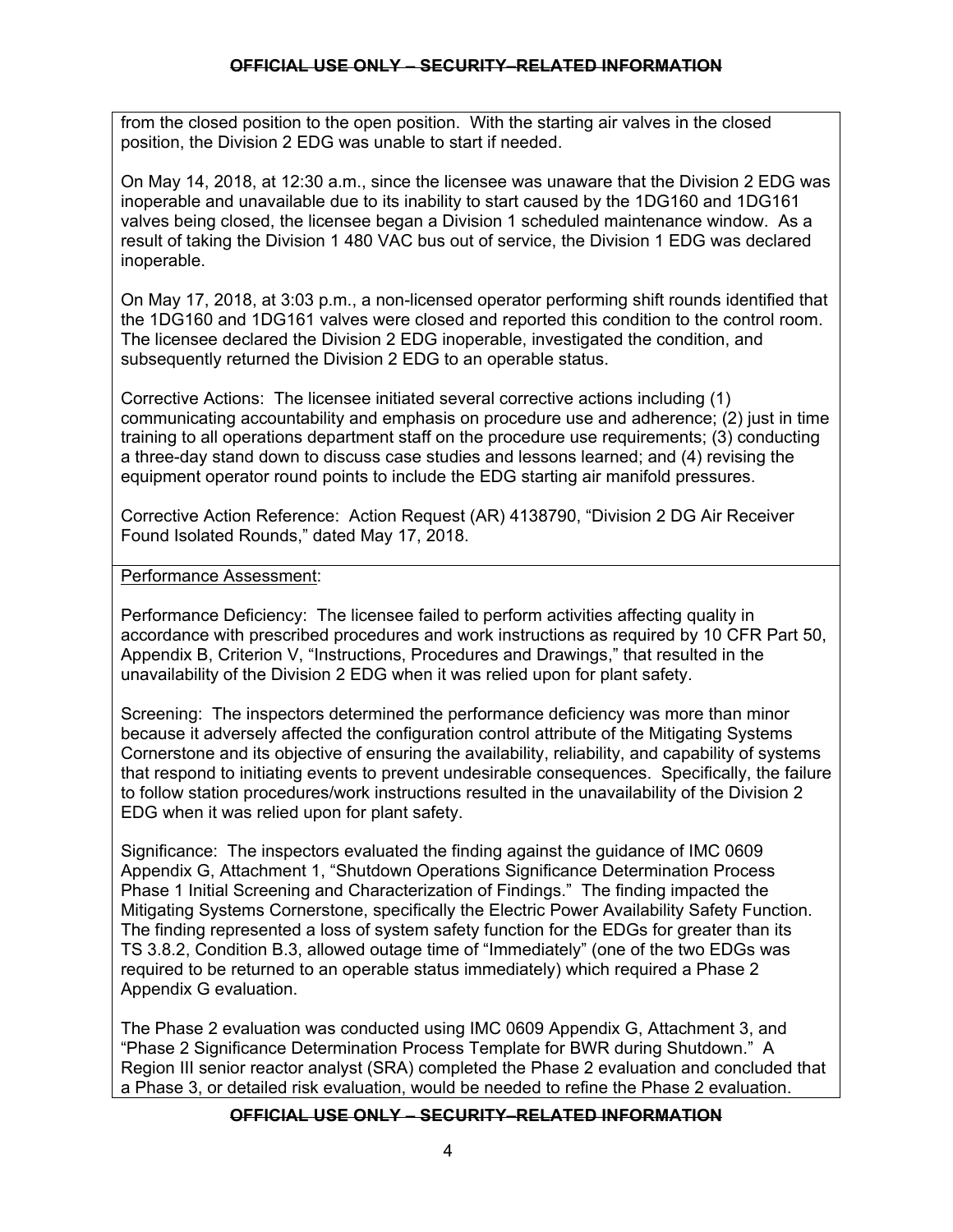## Summary from Special Inspection Report

The detailed risk evaluation (DRE) covered a 6.5 day period when the Division 2 EDG was inadvertently unavailable during a refueling outage.

The Division 2 EDG had been inoperable and unavailable as part of planned Division 2 480 VAC electrical distribution and Emergency Service Water (SX) systems maintenance activities. When the Division 2 systems work was completed and the systems restored on May 11, 2018 (at 2:30 a.m.), operators incorrectly declared the Division 2 EDG available. At this time, the Division 2 EDG starting air isolation valves (1DG160 and 1DG161) remained closed, which would prevent starting air from reaching the EDG air start motors, making the EDG inoperable, unavailable, and non-functional because it would not and could not be started on any demand signal.

On May 14, 2018, at 12:30 a.m., as the licensee was unaware that the Division 2 EDG was unavailable, the licensee began a scheduled maintenance window on the Division 1 480 VAC bus 1A1. As a result of taking the bus out of service, the Division 1 EDG was declared inoperable. At this time neither Division 1 nor 2 EDG was functional.

On May 17, 2018, at 3:03 p.m., a non-licensed operator performing shift rounds identified the 1DG160 and 1DG161 valves were inappropriately closed and reported this condition to the control room. The licensee declared the Division 2 EDG inoperable and investigated the condition. The licensee restored the valves to the open position and declared the Division 2 EDG available at 3:45 p.m. After the licensee performed OP–AA–108–106, the licensee declared the Division 2 EDG operable at 9:04 p.m.

During the 6.5 day period the Division 2 EDG was not operable, available, or functional as the licensee expected. During the 3.5 day period from May  $14<sup>th</sup>$  to May  $17<sup>th</sup>$ , neither the Division 1 nor 2 EDG was available to deal with a Loss of Offsite Power (LOOP) if one occurred.

As described in Inspection Report 2018050, a Phase 1 Significance Determination Process (SDP) screening and a phase 2 SDP evaluation were completed for the finding using the guidance of IMC 0609 Appendix G, "Shutdown Operations Significance Determination Process". As a result, the NRC determined that a detailed risk evaluation was needed to further evaluate recovery strategies. These strategies included 1) restoration of the Division 2 EDG; 2) plant-specific mitigating system strategies such as the Division 3 cross-tie to Division 2; 3) use of Diverse and Flexible Coping Strategies (FLEX), and 4) the recovery of offsite power. As a result the inspection report initially characterized the significance of this finding as "to be determined."

## Summary of Preliminary (Phase 3) Significance Determination

The Clinton SPAR model, revision 8.54 was modified to add a shutdown Mode 4 cold shutdown Loss of Offsite Power (LOOP) event tree based on the existing Grand Gulf shutdown SPAR model. The model was further modified to use Clinton specific system fault trees and to refine diesel generator recovery, incorporate FLEX electrical, FLEX suppression pool cooling, FLEX injection, potential recovery of high pressure core spray (HPCS) pump, recovery of reactor core isolation cooling (RCIC), use of alternate injection systems such as installed fire pumps, B.5.b fire pumps, B.5.b reactor depressurization methods, manual containment venting capability, and the cross-tie of the Division 3 EDG to Division 2 electrical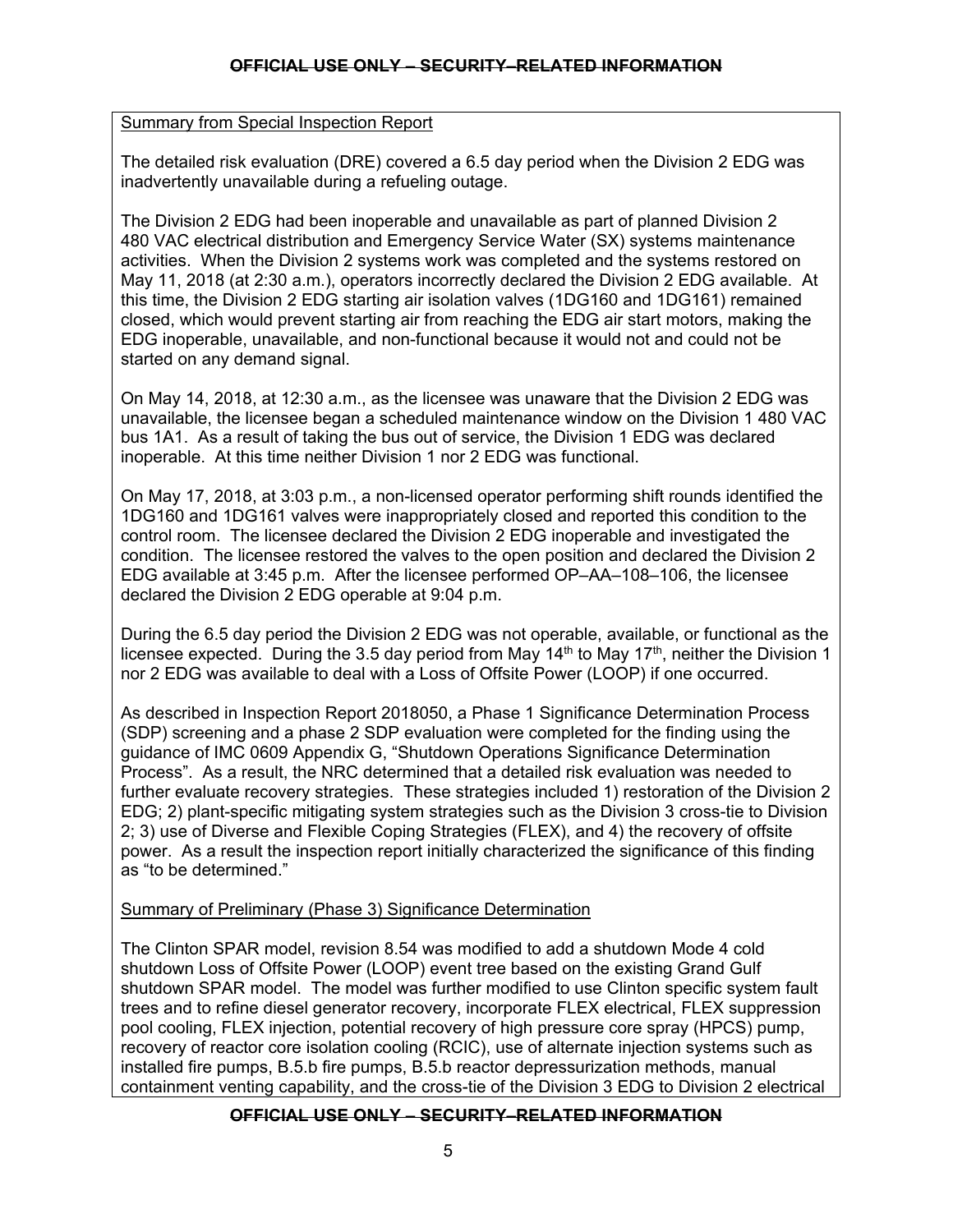distribution system. Human error probabilities in addition to equipment failure probabilities were added for all actions requiring manual alignment and operation.

The detailed risk evaluation considers the many different core cooling methods potentially available. However, the results indicate that successful mitigation of the event relies on operator action to restore AC power by one of several methods – recovery of the Division 2 EDG, FLEX electrical, Division 3 to Division 2 cross-tie, or offsite power recovery. The analysis is complex since mitigation of a LOOP event in the degraded condition significantly relies on operator actions and the decision making involving the interaction of these four recovery strategies. The risk results are driven by human error.

None of the many operator actions modeled to mitigate the postulated LOOP/SBO event were assumed to be resource limited. This is in recognition that the plant was in a refueling outage with extra operations, maintenance and engineering staff available. Few of the many actions modeled to mitigate the postulated LOOP/SBO were assumed to be limited by time available. However, the overall sequence was modeled assuming operators have one hour to recover the Division 2 EDG before an extended loss of AC power (ELAP) is declared. Once ELAP is declared, plant procedures direct the operators to pursue the FLEX method to re-power Division 2. If FLEX fails, procedures supply guidance on using the Division 3 cross-tie. For the dominant core damage sequence, the time to core damage is approximately 13 hours, this was considered to be adequate time with some margin, but not extra or expansive time, given the level of manual effort required and the number of concurrent methods of mitigation that were modeled.

The finding exposure time that was quantitatively assessed was the 3.5 day period that both emergency diesel generators were unavailable. The full exposure time was approximately 6.5 days. However, the risk results are dominated by the 3.5 days when neither diesel was available.

The result of the detailed risk evaluation is a finding of low to moderate safety significance (White). The best estimate change (i.e., delta) in core damage frequency for the 3.5 day period, using reasonable and realistic assumptions, was estimated to be 3.8E–6 per year. The dominant sequence was a loss of offsite power, failure to recover the Division 2 EDG leading to an Extended Loss of AC Power (ELAP) declaration, failure to maintain the reactor depressurized, failure to inject at high pressure, and the failure to cross-tie the Division 4KV bus to the Division 2 4kV bus. Sensitivity evaluations were performed to understand the influence of important assumptions. The results of the sensitivity evaluations showed a range of outcomes from very low safety significance (Green) to substantial safety significance (Yellow). The sensitivity evaluations were used to confirm the best estimate outcome – low to moderate (White) safety significance. See Table 1. The specific important assumptions of the detailed risk evaluation, the event tree, fault trees, and dominant core damage cut-sets are included in the Enclosure.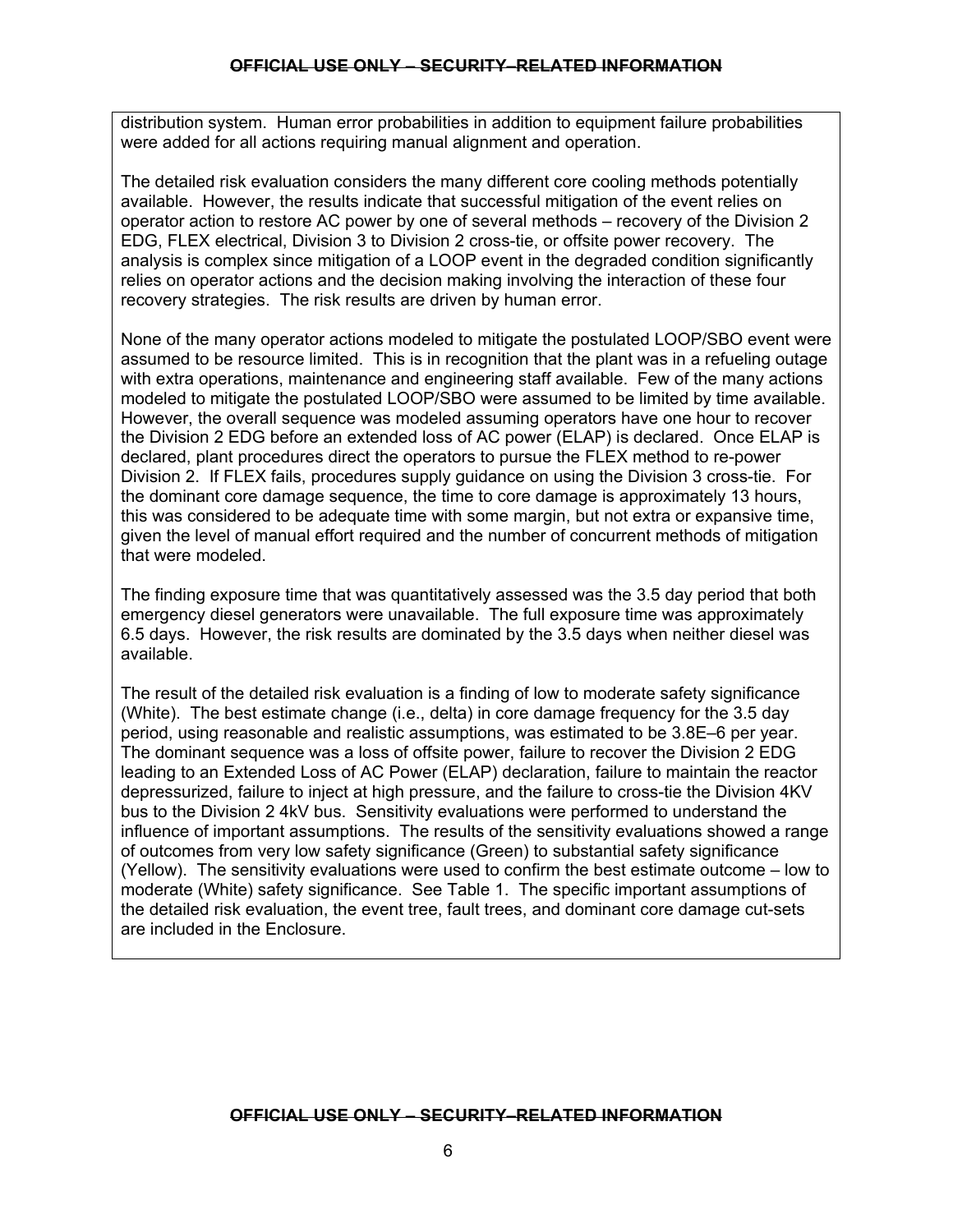#### **Table 1: Risk Results Including Sensitivity Cases**

|                |                                                                                | <b>Notes</b>                                                                                                                                                    | <b>BE Adjusted</b> | <b>Old BE</b><br><b>Value</b> | <b>New BE</b><br><b>Value</b> | <b>Delta</b><br><b>CDF</b><br><b>Results</b> |
|----------------|--------------------------------------------------------------------------------|-----------------------------------------------------------------------------------------------------------------------------------------------------------------|--------------------|-------------------------------|-------------------------------|----------------------------------------------|
|                | <b>Best Case Analysis</b>                                                      |                                                                                                                                                                 | n/a                | n/a                           | n/a                           | 3.8E-06                                      |
|                | <b>Sensitivity Cases:</b>                                                      |                                                                                                                                                                 |                    |                               |                               |                                              |
| $\mathbf{1}$   | Div. 2 EDG available<br>(i.e., no PD)                                          | No change set<br>required, simply use<br>value for base case<br>no PD                                                                                           | EPS-XHE-XR-DG1B    | TRUE<br>(1.0)                 | 1.00E-03                      | 5.4E-07                                      |
| $\overline{2}$ | Div. 2 EDG non-<br>recovery based on<br>data 88%                               |                                                                                                                                                                 | EPS-XHE-LR-NR10H   | $2.0E-02$                     | 8.80E-01                      | $1.7E - 0.5$                                 |
| 3              | Div. 2 EDG non-<br>recovery based<br>Exelon estimate                           | Note that using<br>Exelon's values<br>reduces the CDF to<br>less than the no PD<br>case because the<br>NRP is lower than<br>the base EDG failure<br>probability | EPS-XHE-LR-NR10H   | $2.0E-02$                     | $5.0E-03$                     | $1.0E - 07$                                  |
| 4              | HPCS pump available<br>during entire 3.5 day<br>exposure time                  |                                                                                                                                                                 | HCS-XHE-XR-MDP     | <b>TRUE</b><br>(1.0)          | False<br>(0.0)                | 6.2E-07                                      |
| 5              | <b>Single Human Error</b><br>Probability (HEP) for<br>all injection methods    |                                                                                                                                                                 | Multiple BE        | 5.3E-05                       | 1.0E-03                       | 3.5E-06                                      |
| 6              | Decrease RCIC HEP<br>to $0.1$                                                  |                                                                                                                                                                 | SD-XHE-XM-FRCIC    | 7.5E-01                       | 1.0E-01                       | 3.7E-06                                      |
| $\overline{7}$ | Decrease FLEX<br>Electrical HEP to<br>Exelon value to 0.1                      |                                                                                                                                                                 | SD-XHE-XM-FELEC    | 2.5E-01                       | 1.0E-01                       | 2.4E-06                                      |
| 8              | Reduce all FLEX<br>HEPS by factor of 10                                        |                                                                                                                                                                 | Multiple BE        | Various                       | Decrease<br>by $10X$          | 6.7E-08                                      |
| 9              | Set all FLEX HEPs to<br>False (0.0)                                            |                                                                                                                                                                 | Multiple BE        | Various                       | False<br>(0.0)                | $2.5E - 08$                                  |
| 10             | Increase all FLEX<br>HEPs by Factor of 2                                       | Increase RCIC value<br>from 0.75 to 1.0                                                                                                                         | Multiple BE        | Various                       | Increase<br>by 2X             | 2.9E-05                                      |
| 11             | Using Exelon<br><b>Initiating Event</b><br>Frequency (IEF) of<br>0.12 per year | Exelon modified the<br><b>IEF</b> because the<br>switchyard was<br>protected Note:<br>EDG2 was protected<br>during 6.5 days of<br>unavailability                | SD-MFL-LOOP        | $1.7E-1$                      | $1.2E - 1$                    | 2.8E-06                                      |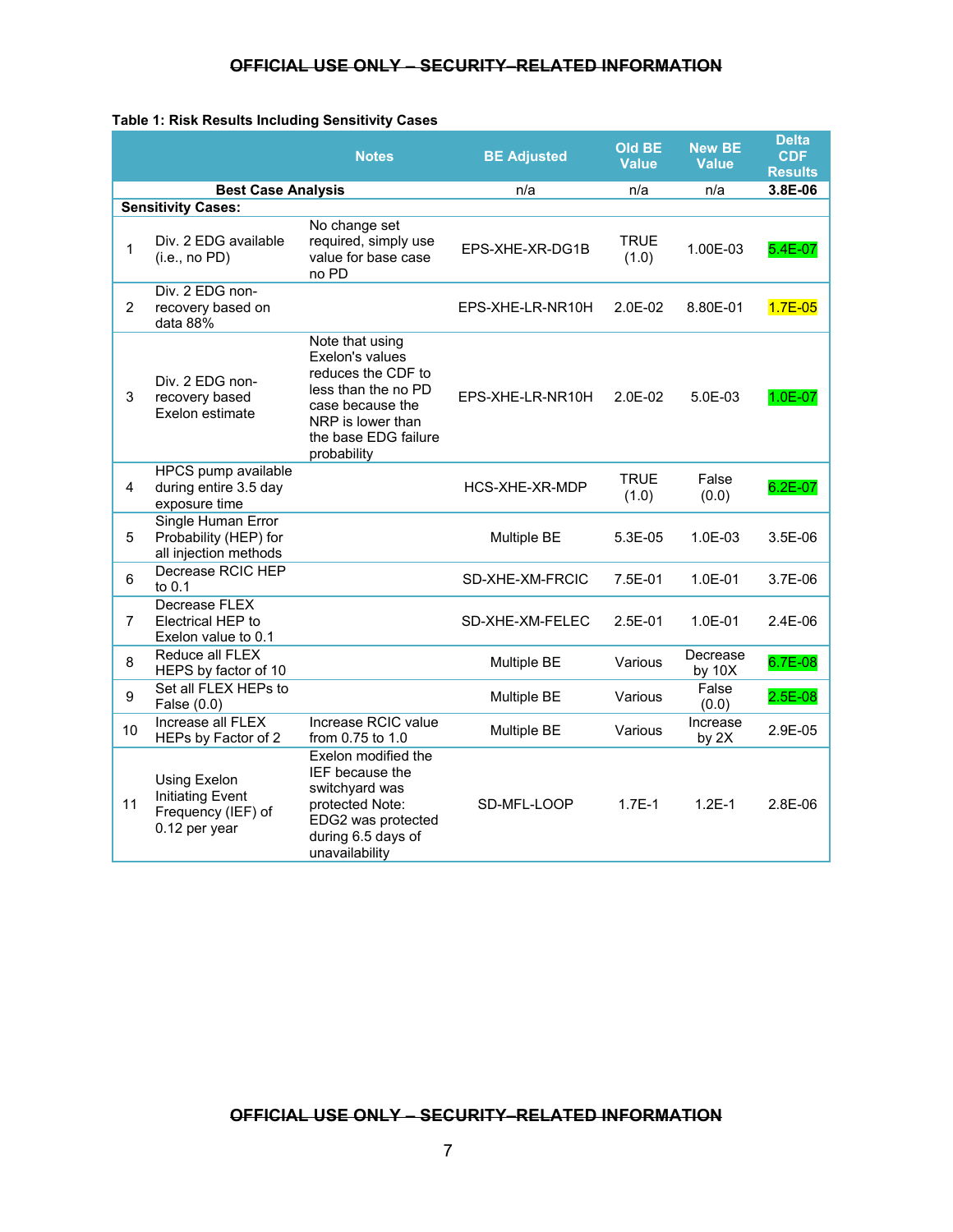Cross-cutting Aspect: As discussed in Inspection Report 05000461/2018050, the finding had a cross-cutting aspect in the Field Presence component of the Human Performance cross-cutting area. (H.2)

## Enforcement:

Apparent Violation: Title 10 CFR Part 50, Appendix B, Criterion V, "Instructions, Procedures, and Drawings," requires, in part, that activities affecting quality be prescribed by documented procedures of a type appropriate to the circumstances and be accomplished in accordance with these procedures.

Clearance Order 139455 instructions required the performance of CPS 3506.01P002, "Division 2 Diesel Generator Operations," Revision 3a, in conjunction with the removal of out-of-service tags on May 9, 2018.

Procedure OP–AA–108–103, "Locked Equipment Program," Revision 2, Step 4.1.5, stated, "If plant conditions require a locked component to be positioned in a manner other than that indicated on the locked equipment checklist or approved procedure, then UNLOCK and REPOSITION equipment in accordance with OP–AA–108–101, "Control of Equipment and System Status." Procedure OP–AA–108–101, "Control of Equipment and System Status," Revision 14, Step 4.1.1.1, stated, "Utilize an ACPS for aligning equipment outside of routine operations."

Procedure OP–AA–108–106, "Equipment Return to Service," Revision 5, Step 4.3, required that "if equipment will not be restored to the Equipment Line-up/Restoration position or the original condition, then another approved equipment status control mechanism shall be used to document equipment status (i.e. Equipment Status Tag, administrative clearance/tagout). Procedure OP–AA–108–101, 'Control of Equipment and System Status,' shall be used to document abnormal equipment configuration and shall be immediately applied following equipment restoration."

Procedure OP–AA–108–106, "Equipment Return to Service," Revision 5, Step 4.4.9, which stated, "Applicable Operating procedures are complete and any equipment line-ups directed to be completed by the Operating Procedures are completed."

Procedure OP–AA–108–106, "Equipment Return to Service," Revision 5, Step 4.4.14, stated, "The system/equipment has been walked down as appropriate to verify that it can be safely operated to fulfill its design function."

Procedure OP–AA–109–101, "Clearance and Tagging," Revision 12, Step 10.2.1 stated, "If a lift position is determined to be different from the normal lineup position for the present plant condition and not tracked by another C/O or procedure, then the Shift Management shall be notified and equipment tracking initiated."

Technical Specification 3.8.2, "AC Sources-Shutdown," Condition B.3, states, in part, that an inoperable EDG be restored to an operable status immediately.

Between May 9 and May 17, 2018, the licensee apparently failed to:

Perform CPS 3506.01P002, "Division 2 Diesel Generator Operations," Revision 3a, in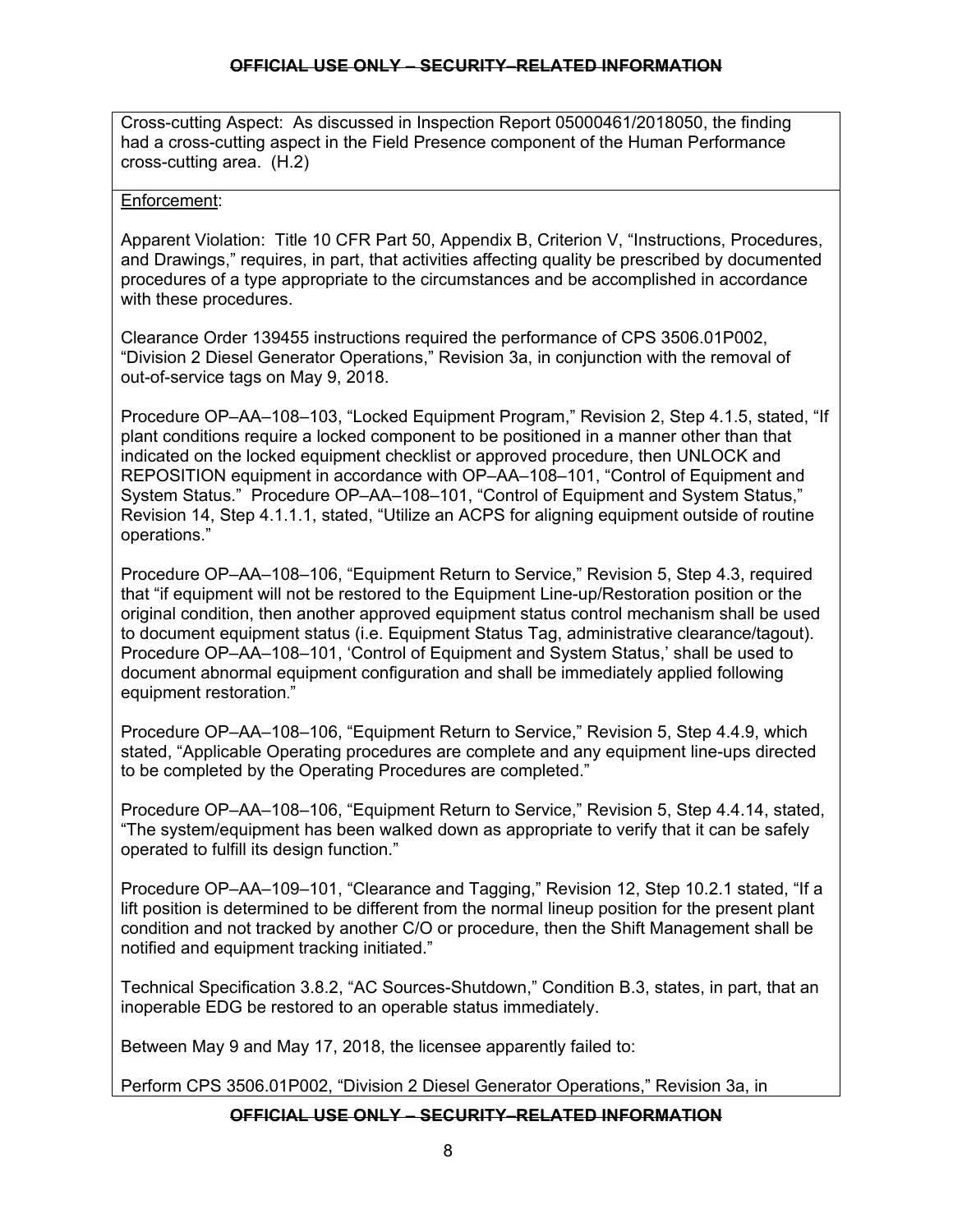conjunction with the removal of C/O 139455 as required by the C/O restoration instructions.

Perform OP–AA–108–103, "Locked Equipment Program," Revision 2, Step 4.3, valves 1DG160 and 1DG161 were normally locked open valves and an ACPS was not utilized to track valve status.

Perform OP–AA–108–106, "Equipment Return to Service," Revision 5, Step 4.3, when valves 1DG160 and 1DG161 were left in an abnormal position an approved equipment status control mechanism was not used to track equipment status.

Perform OP–AA–108–106, "Equipment Return to Service," Revision 5, Step 4.4.9, when the equipment was declared operable the applicable operating procedure CPS 3506.01P002 had not been completed and equipment line-ups directed to be completed by the operating procedures were not completed.

Perform OP–AA–108–106, "Equipment Return to Service," Revision 5, Step 4.4.14, when the system was declared operable without being walked down.

Perform OP–AA–109–101, "Clearance and Tagging," Revision 12, Step 10.2.1, when the lift position was different from the normal lineup for the present plant condition and equipment tracking was not initiated.

Additionally, because the licensee was not aware of the EDG's inoperability the required action in Technical Specification 3.8.2, Condition B.3 was not followed.

## **EXIT MEETINGS AND DEBRIEFS**

The inspectors confirmed that proprietary information was controlled to protect from public disclosure. No proprietary information was documented in this report.

• On September 24, 2018, Mr. P. Louden presented the preliminary significance assessment results to Mr. T. Stoner, Clinton Power Station, Site Vice President.

## **DOCUMENTS REVIEWED**

93812—Special Inspection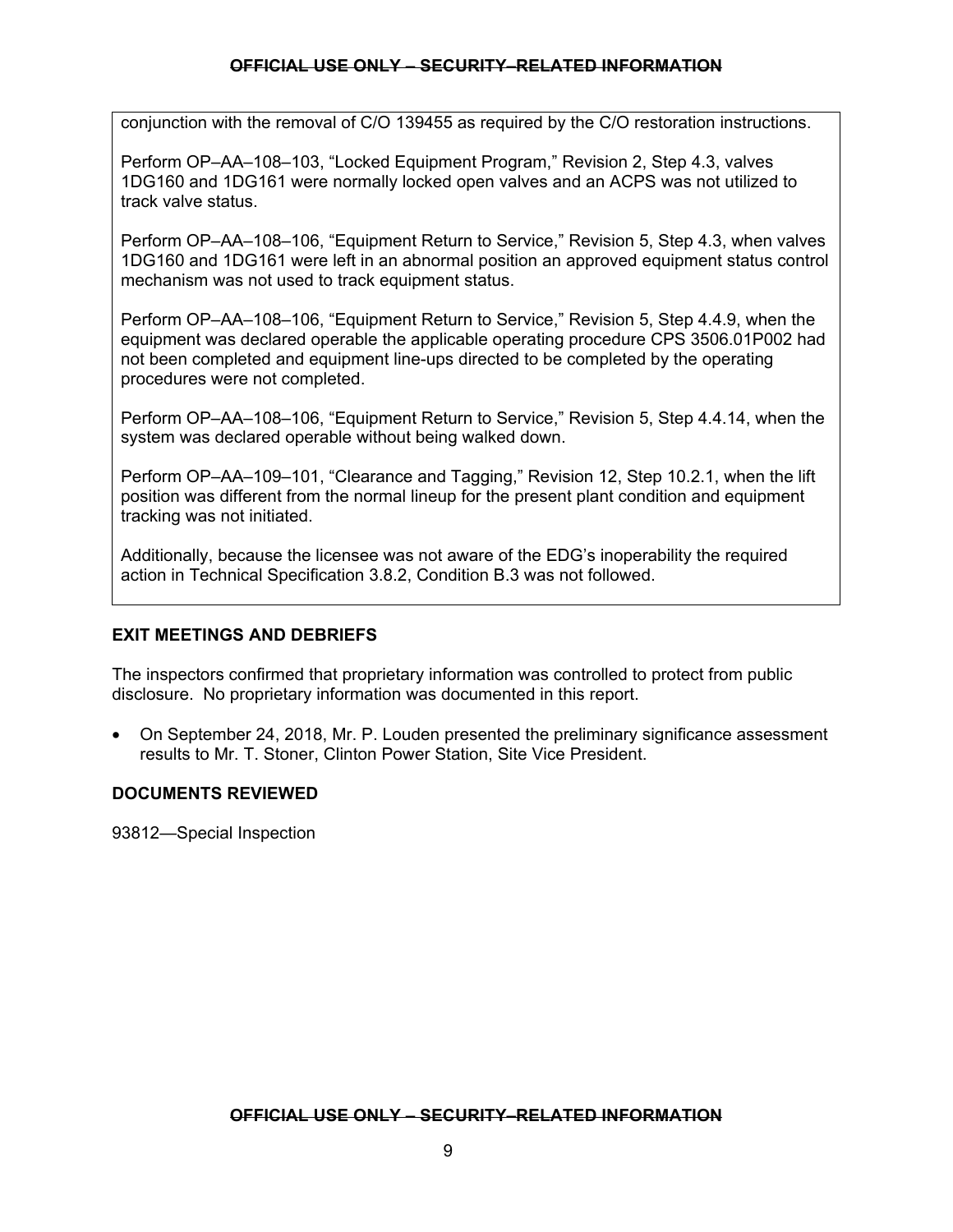#### Detailed Risk Evaluation Assumptions

#### **Plant Conditions during the Conditions Assessed**

Clinton is a General Electric Boiling Water Reactor 6 with a Mark III containment. It has three divisions of Emergency Core Cooling (ECCS). Divisions 1 and 2 have residual heat removal (RHR) capability, each with an RHR train that contains a heat exchanger. Each division has its own emergency diesel generator (EDG) and 4kV safety bus. In addition, Division 3 contains a High Pressure Core Spray (HPCS) pump dedicated safety bus, and  $EDG<sub>z</sub>$  but does not contain an RHR train.

The Division 2 EDG unplanned unavailability started after the reactor had been refueled and the associated reactor cavity was full. That is, there was over 23 feet of water above the reactor core. Early in the unavailability, the licensee installed the reactor pressure vessel (RPV) internals, lowered water level to about six inches below the RPV flange, installed and tensioned the reactor vessel head. The unit entered cold shutdown or Mode 4 when the last reactor head bolt was tensioned. See Figure 1 for a time line of these events.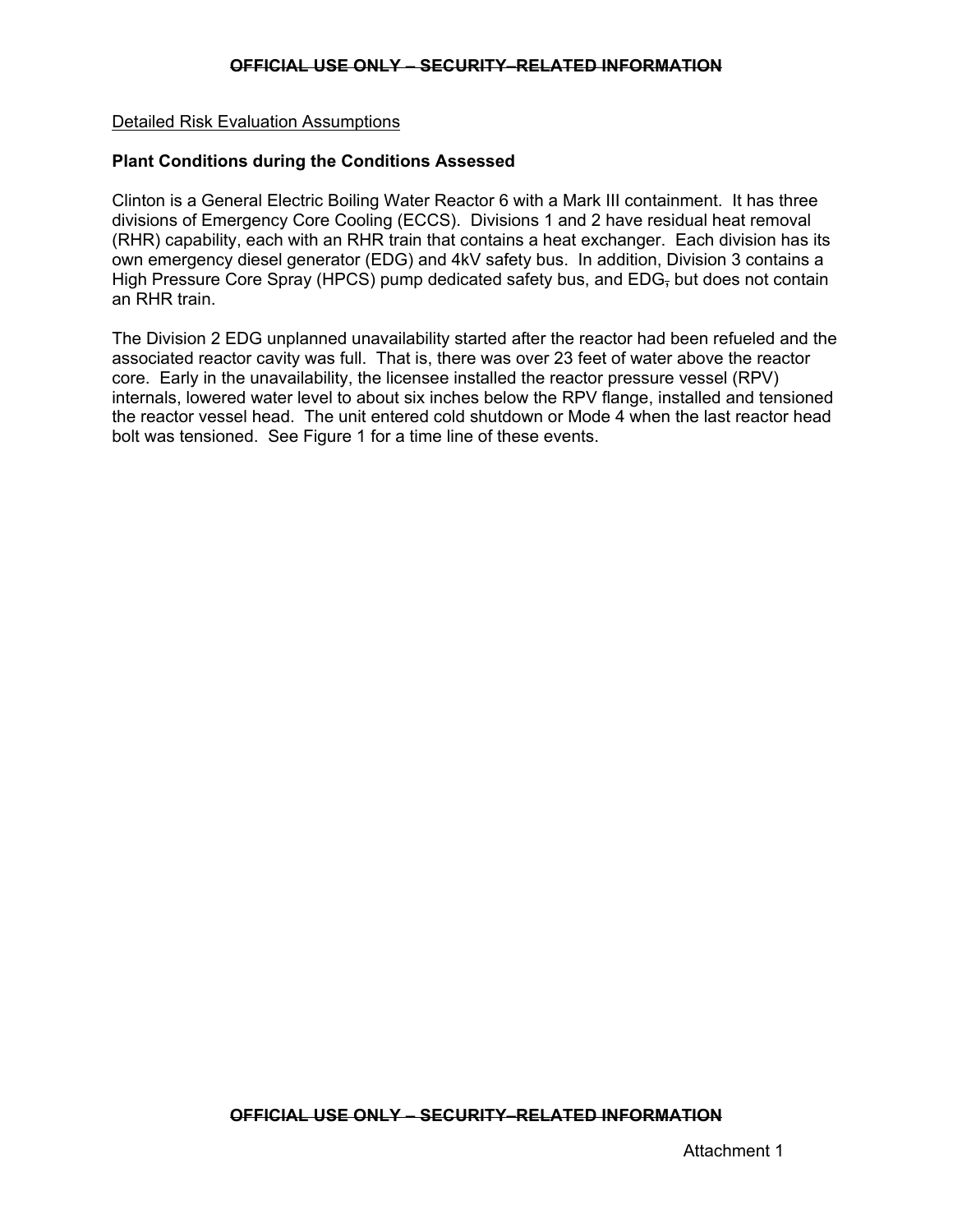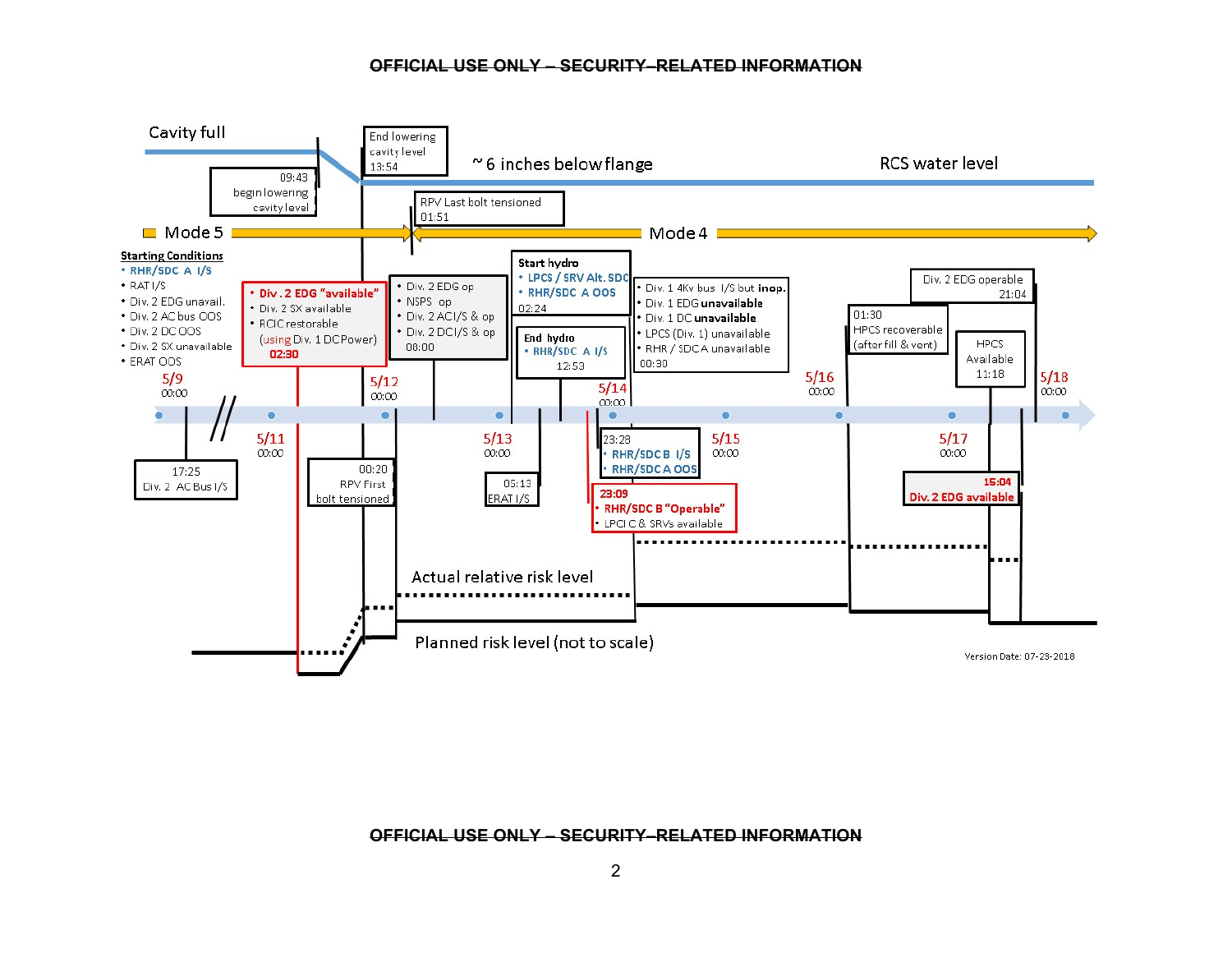The following assumptions were made in performing the detailed risk evaluation.

- 1. The time to boil in the reactor coolant system was assumed to be approximately 4 hours, based on Exelon document CL-SDP-010 Rev. 1. This calculation assumes the starting water level is approximately six inches below the RPV flange.
- 2. The time to top of active fuel, a surrogate for core damage, varies from approximately 10 to 24 hours depending on plant configuration assumptions. These values were based on Exelon document CL–SDP–010 Rev. 1. If the reactor is maintained at low pressure, then the time to core uncovery is about 24 hours. If the reactor pressure increases then the time to uncovery is estimated between 10 and 13 hours. Both calculations assume the starting water level is approximately six inches below the RPV flange.
- 3. Core uncovery is the normal at-power surrogate for core damage. During shutdown, core damage is expected between 1/3 and 2/3 core height which is somewhat after core uncovery, therefore, using core uncovery as a surrogate for core damage is conservative.
- 4. The following equipment was out of service and was considered to be unavailable and non-recoverable:
	- EDG 1A;
	- 480v AC bus 1A;
	- 480y AC bus A:
	- NSPS 120v Power distribution panel bus A;
	- Division 1 normal 125 v DC battery charger 1A: and
	- RHR pump A.
- 5. The following equipment was available:
	- All FLEX equipment;
	- RHR train B;
	- RHR heat exchanger A;
	- Both suppression pool cleanup (SF) pumps and the associated piping (Note: there was a very short period at the beginning of the 3.5 days when one SF pump was not available. Because this availability was short and with the knowledge that the results are not driven by mitigating system availability, this unavailability was ignored.);
	- All B5b equipment;
	- 480v AC aux. building bus 1L;
	- 480v AC aux. building bus 1M;
	- 480v AC aux. building bus 1D;
	- 480v AC aux. building bus 1E (feed to 125v DC battery charger 1F); and
	- 125v DC battery (swing) charger 1F (feed from 480v AC aux. building bus 1E).
- 6. The NRC used the SPAR–H Human Reliability Method to evaluate the many operator actions in the model. For all of the human error probabilities evaluated, the performance shaping factor "stress" was considered to be "high" for both diagnosis and action because the plant would be in a station blackout condition. In many of the Human Error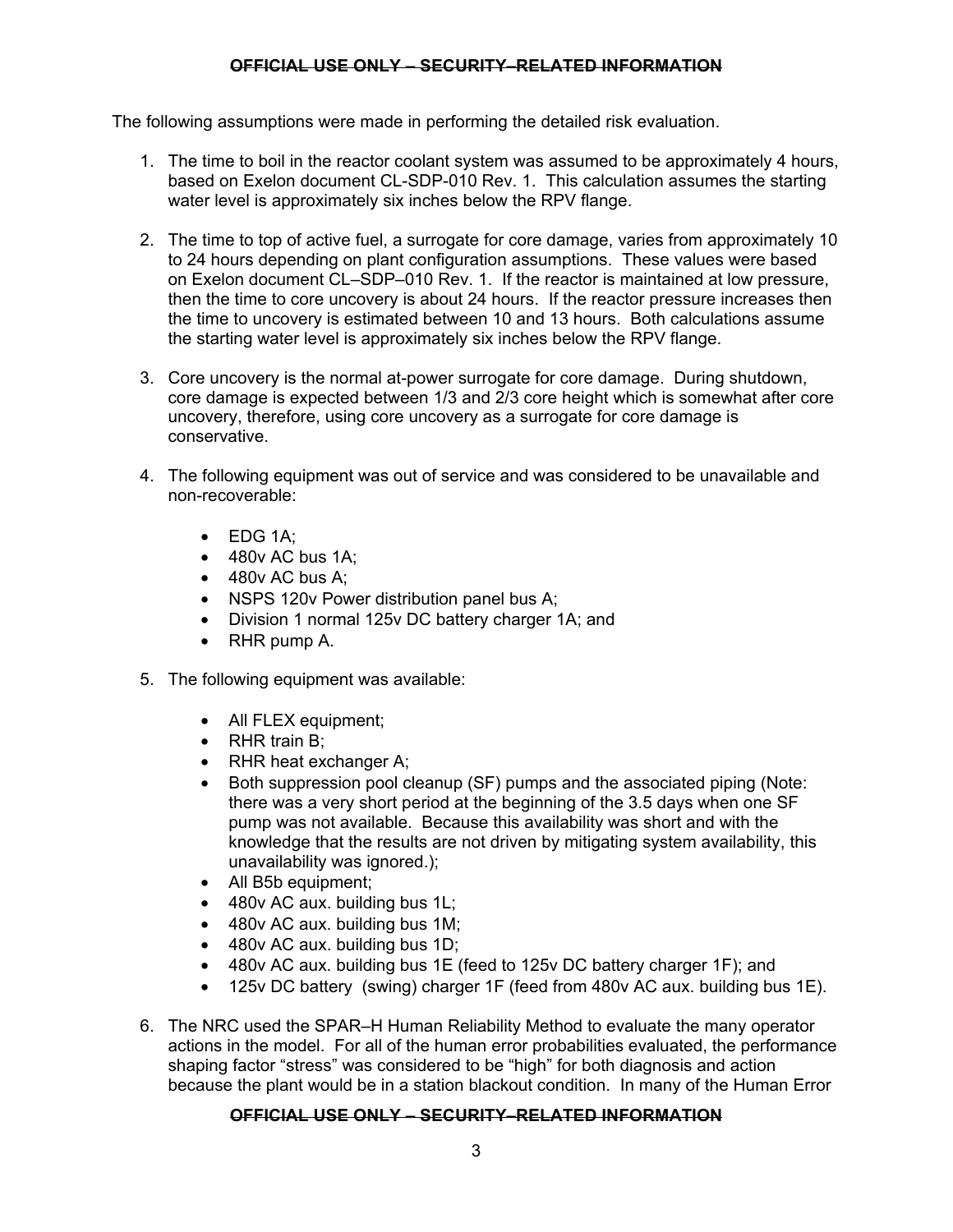Probability (HEP) evaluations, "complexity" was determined to be either "moderate" or "high" because the operators would be in multiple procedures in multiple plant locations. Many of the actions are local, infrequently or never performed, and some have very limited training. In many cases, "ergonomics" was also rated as "poor" because the local actions may be physically demanding and in difficult SBO conditions (on emergency lighting at best and without any ventilation). Table 2 below contains a summary of the dominant HEPs.

- 7. None of the many actions modeled to mitigate the postulated LOOP/SBO event were assumed to be resource limited. This is in recognition that the plant was in a refueling outage with extra operations, maintenance and engineering staff available. The detailed risk evaluation models operator action for four different methods to re-establish electrical power to Division 2 (EDG recovery, offsite power recovery, FLEX, Division 3 to Division 2 crosstie), two additional (beyond the normal use of SRVs after restoring emergency power) methods to maintain the reactor de-pressurized (FLEX and B.5.b), three additional methods (beyond using ECCS after restoring emergency power) to inject to the Reactor Coolant System (RCS) at low pressure (two FLEX methods and the diesel driven fire pumps), two methods to inject to the RCS at high pressure (HPCS and RCIC), and two additional methods to remove decay heat (FLEX suppression pool cooling and containment venting). All of these require operator action. Many require significant operator effort. In addition to these actions there are other important, non-modeled actions that would also be in progress, such as actions to establish primary and secondary containment and actions for emergency response such as accountability and notifications.
- 8. Few of the many actions modeled to mitigate the postulated LOOP/Station Black Out (SBO) were assumed to be limited by time available. However, the overall sequence was modeled assuming operators have 1 hour to recover the Division 2 EDG before ELAP is declared. Once ELAP is declared, operators will pursue the FLEX method to re-power Division 2. If FLEX fails, the Division 3 cross-tie, is modeled. For the dominant sequence, the time to core damage is approximately 13 hours, this was considered to be adequate time with some margin, but not extra or expansive time, given the level of manual effort required and the number of concurrent methods of mitigation that were modeled.
- 9. The high pressure core spray system was unavailable during most of the 3.5 day exposure period due to planned maintenance. Initially, for a period of 49 hours, it was not recoverable. Later, for a duration of 34 hours, it was modeled as recoverable, and in the last 4.5 hours of the exposure period, the system was fully available. The impact of the status of HPCS over the exposure period was addressed by running three separate cases – HPCS unavailable, HPCS recoverable, and HPCS at nominal failure probabilities. The results were combined in a spreadsheet to obtain the final result. To estimate the HEP for the operator failure to recover HPCS during the 44 hours it was recoverable, the performance shaping factors that were determined to be performance drivers were stress for diagnosis, and stress and complexity for action. Stress was evaluated as "high" because the plant would be in a station blackout condition. Complexity was rated as "moderate". Under normal conditions, this would not be a complex task, but in response to a station blackout with multiple procedures and mitigating strategies in progress, complexity is increased.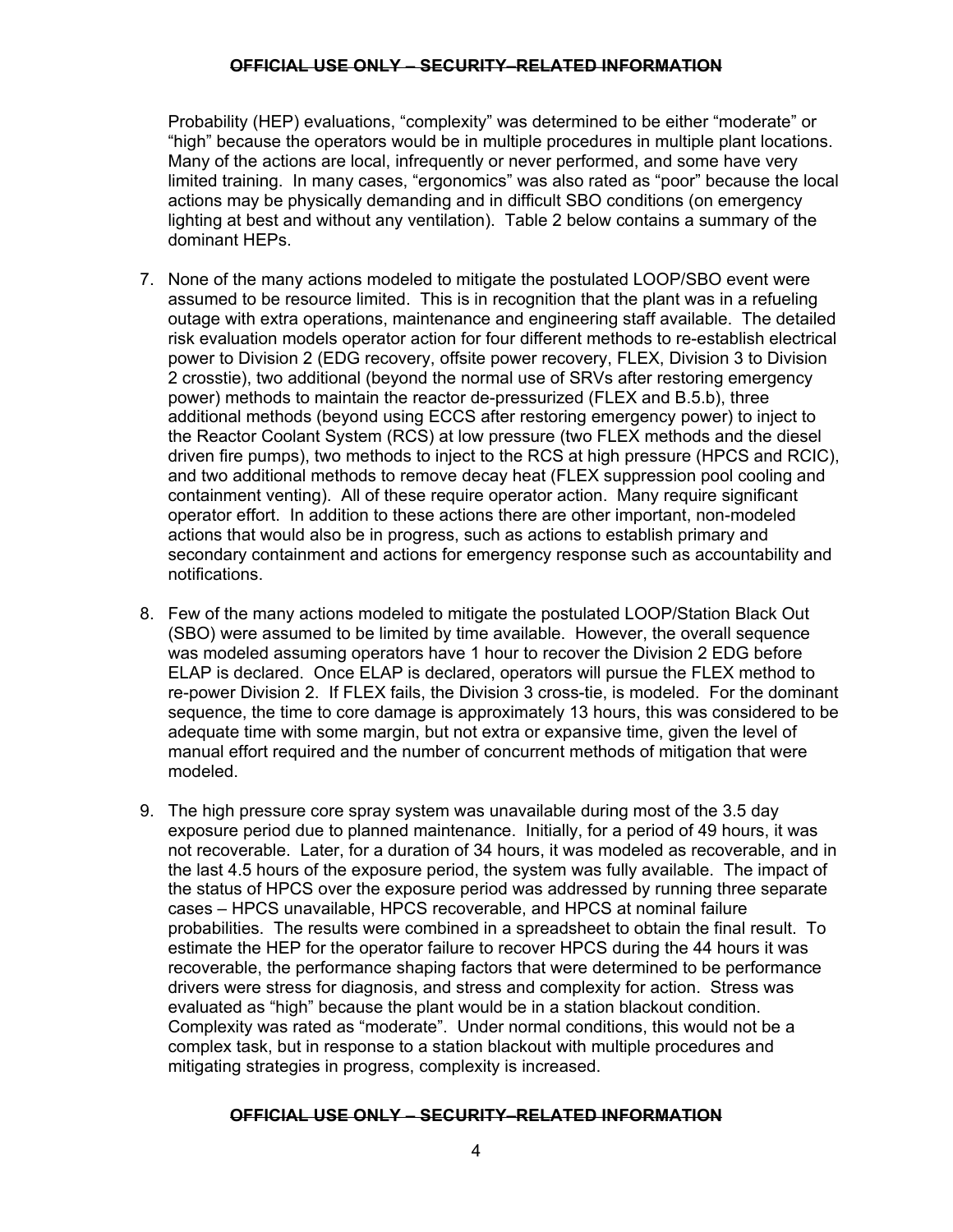- 10. The RCIC system was unavailable due to plant conditions. During the 3.5 days of interest, the plant was in cold shutdown with reactor coolant system water level above the steam lines. However, the RCIC system was not undergoing any maintenance and could have been put into service if an event had occurred, steam was available due to RCS heat-up and boiling, and water level had decreased below the steam line. While possible, extensive work would be required to prepare the RCS for operations at normal pressure and temperature. Licensee procedure CPS 3002.01 controlled this process. This 40 page document is the normal startup procedure. It assumes normal electrical power is available to realign systems. While much of this procedure would not be required to prepare the RCS for RCIC operation and extensive amount of procedure triage would be required. The HEP for the operator failure to put RCIC into service under the postulated conditions is 7.5E–1. The HEP was dominated by failure to perform the action. The performance drivers were considered to be time (this is one of the few HEPs that was impacted by time available), stress, complexity, experience/training, and ergonomics. The time available was assumed to be about equal to the time required, stress was considered to be "high", complexity was "high", experience/training was "low", and ergonomics was "poor".
- 11. Electrical power recovery to Division 2 could be successful via offsite power recovery, recovery of Division 2 diesel generator, use of FLEX, or crosstie of the Division 3 diesel generator to the Division 2 4kV bus. The detailed risk evaluation assumes that the operators will initially try to recover the diesel generator. If recovery is not successful, operators will transition to FLEX implementation, and if FLEX fails, the evaluation models the potential to implement the crosstie.
- 12. The Division 2 EDG was recoverable and the risk evaluation shows that the operators would be very likely to recover it. However, the potential for operators failing to recover the diesel generator was evaluated. The failure to recover the diesel generator was assigned a human error probability of 0.202 (20 percent failure, 80 percent success rate). This is a factor of 4 lower than the data/statistically derived failure to recover probability. The NRC assumed that 1 hour was available to recover AC power to Division 2 by recovering the EDG. At 1 hour, ELAP declaration and implementation of FLEX electrical power to Division 2 would commence. Diesel generator recovery is further complicated by station blackout load shedding that removes all DC control power from the diesel generator and the FLEX electrical alignment which also impacts Division 2 EDG components. Recovery of the Division 2 EDG after 1 hour into an SBO does not represent successful recovery of Division 2 AC power. Operator actions to back out of ELAP, FLEX implementation, and load shedding to restore the EDG is not governed by procedures, is not a simple, skill of the craft task, and has no training. It was not credited in the risk evaluation consistent with general PRA/HRA assumptions and the Risk Assessment Standardization Project (RASP) guidance.
- 13. The human error probability for the failure to recover Division 2 EDG was estimated at 0.202. The performance shaping factors that were determined to be performance drivers were Stress and Experience/Training for Diagnosis, and Stress for Action. Stress was considered to be "high" because the plant would be in a station blackout condition. Experience/Training for Diagnosis was considered to "low." Plant staff perform troubleshooting as a regular job task, however, operators have not trained on, experienced or been exposed to troubleshooting a failure of the "protected" diesel generator during a shutdown SBO.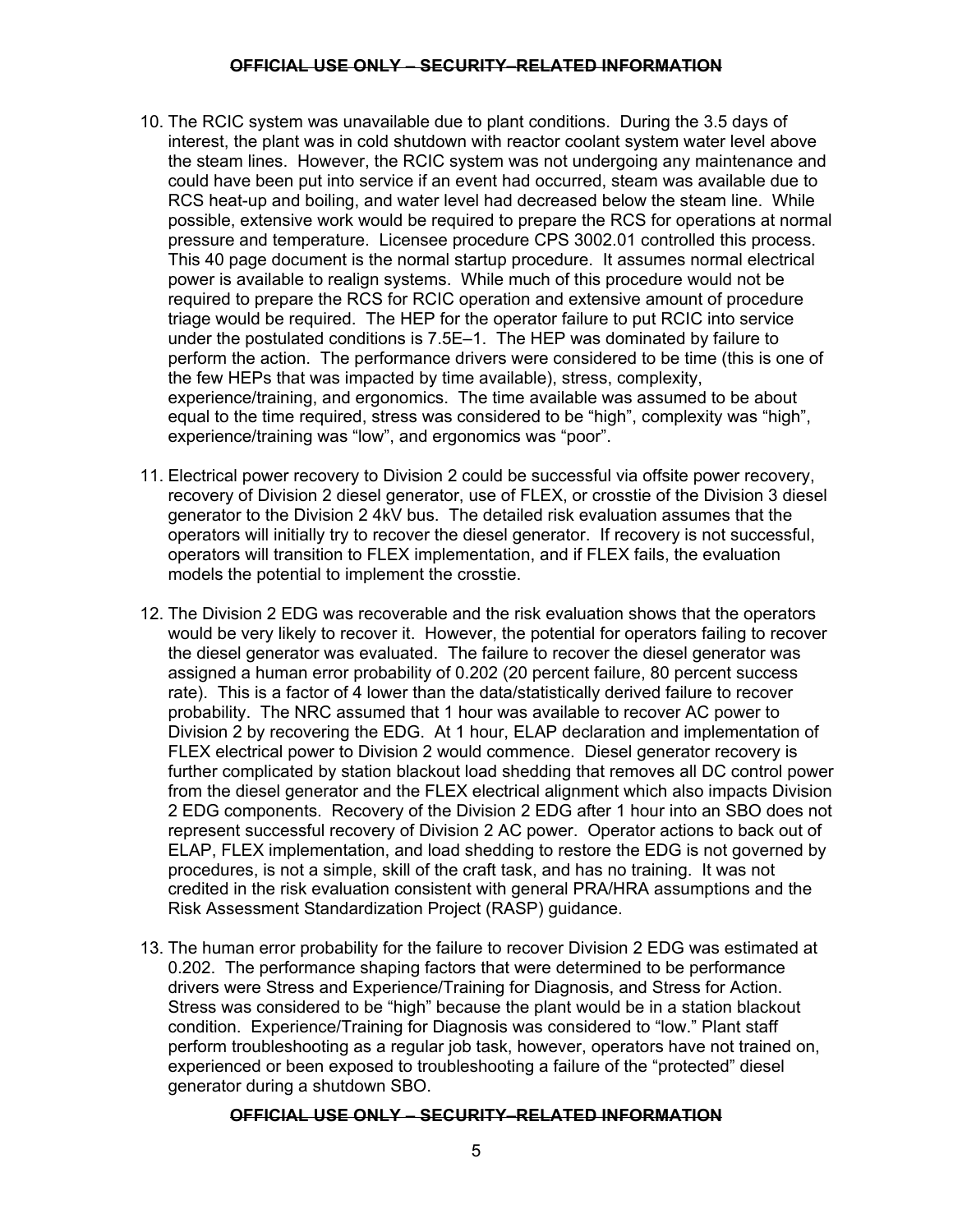- 14. The human error probability for the failure to implement the FLEX electrical line-up was estimated at 2.5E–1. The performance shaping factors that were determined to be performance drivers were stress for diagnosis and action, and complexity and experience/training for action. Stress was considered to be "high" because the plant would be in a station blackout condition. The action to align the FLEX electrical system was considered to be both "highly" complex and was assigned "low" experience/training. The procedure requires many in-plant actions under difficult conditions and the alignment has never been implemented.
- 15. The human error probability for the failure to implement the Division 3 to Division 2 crosstie was estimated at 2.7E–1. The performance shaping factors that were determined to be performance drivers were stress for diagnosis and action, and complexity, experience/training, and ergonomics for action. Stress was considered to be "high" because the plant would be in a station blackout condition. The action to implement the cross-tie was considered to be "highly" complex and was assigned "low" experience/training and "poor" ergonomics. The procedure has both in-plant and control room actions in multiple locations and has received very little training.
- 16. Offsite power recovery is also modeled but is complicated by electrical system re-alignment when FLEX or the Division 3 cross-tie are attempted but fail. These strategies significantly alter the electrical distribution system. The detailed risk evaluation models offsite power non-recovery at 13 hours or 24 hours, depending on the sequence. The offsite power recovery curve is used along with a human error probability for the failure to realign the electrical system once other sources of power have been attempted but failed. The performance shaping factors that were considered to be performance drivers for the failure to realign the electrical system were stress for diagnosis and action and procedures for action. Stress was considered to be "high" because the plant would be in a station blackout condition. Procedures were considered to be "incomplete" as there are procedures for aligning offsite power sources but they would not specifically address the electrical alignment that would exist after FLEX and the crosstie have been attempted but not successfully implemented. The HEP was estimated at 7.61E–2.
- 17. Alignment of alternate suppression pool cooling using FLEX equipment was modeled. The human error probability was estimated at 2.33E–1. The performance shaping factors that were determined to be performance drivers were stress for diagnosis and action, and complexity, experience/training, and ergonomics for action. Diagnosis was considered to be "obvious" as the need for suppression pool cooling during SBO events is well understood. Stress was considered to be "high" because the plant would be in a station blackout condition. The action was considered to be "moderately" complex, have "low" experience/training, and "poor" ergonomics. The steps to perform the action are performed outside the control room in poor lighting and there is infrequent training and no actual experience. The procedure describes some of the steps as physically demanding and some are in high radiation areas.
- 18. Two methods of RCS Injection using FLEX equipment were modeled. The easier method would be to re-align the FLEX SPC method for injection. The human error probability for this action was estimated at 4E–3. The less preferred method, using the diesel-driven FLEX pumps, was estimated at 1.1E–1. For the easier method, the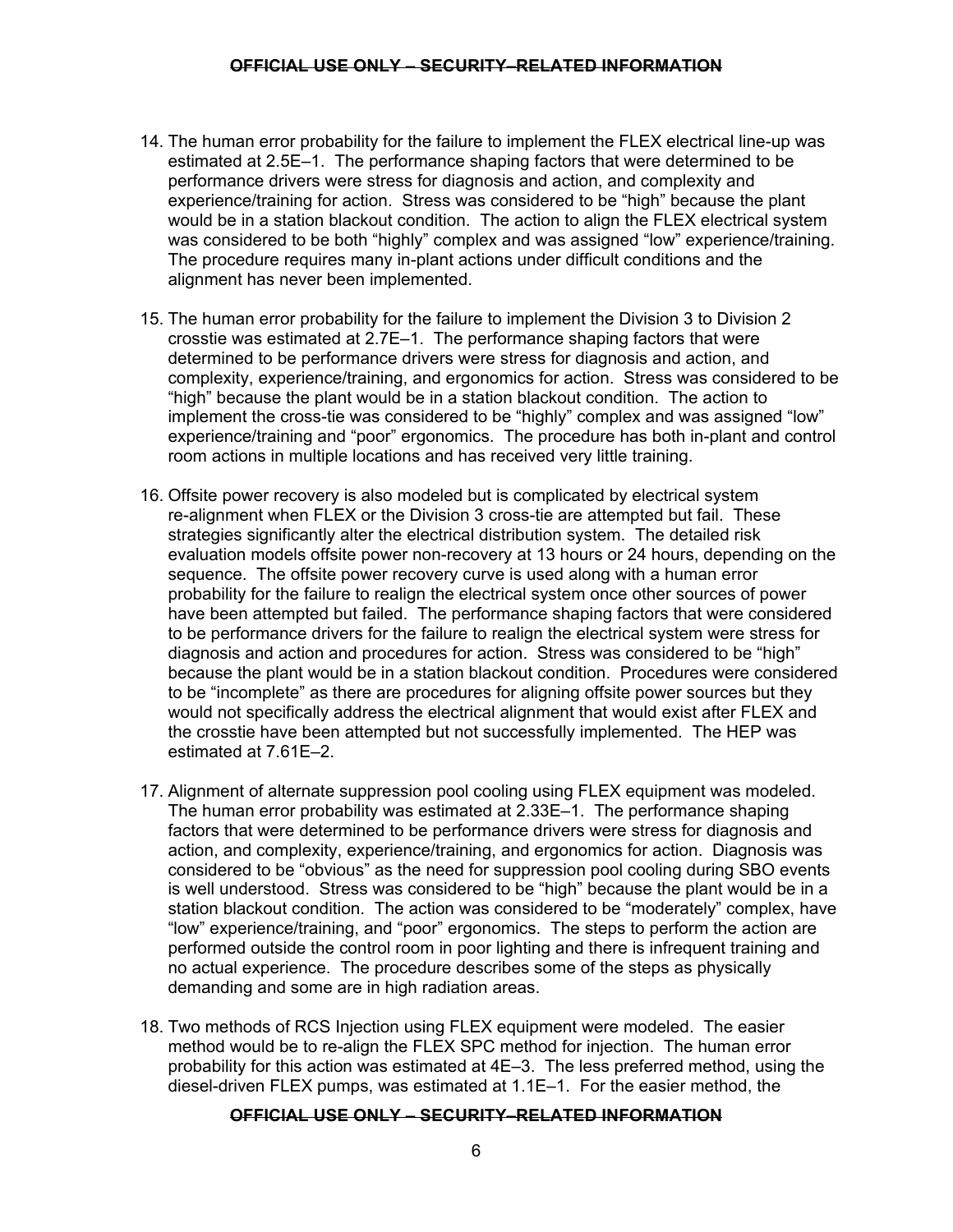performance shaping factors that were determined to be performance drivers were stress for diagnosis and action. The diagnosis was also assumed to be obvious, given that the FLEX suppression pool cooling alignment would already be in place and working successfully. Minimal additional action would be required to re-align the system for injection. The actions to use the less preferred method of direct injection from the lake with the diesel driven pumps was not an important action driving the results of the analysis.

- 19. Alignment of the ultimate heat sink using FLEX equipment was modeled. The human error probability was estimated at 1.39E–2. The performance shaping factors that were determined to be performance drivers were stress for diagnosis and action and time, complexity, experience/training, and ergonomics for action. Diagnosis was considered to be "obvious" similar to the rating for aligning suppression pool cooling. Stress was considered to be "high" because the plant would be in station blackout condition. The time available for the action was considered to be greater than 5x the time required. Complexity was considered to be "moderate", experience/training "low", and ergonomics "poor". The steps to perform the action are performed outside the control room in poor lighting and there is infrequent training and no actual experience. The procedure describes some of the steps as physically demanding and some are in high radiation areas.
- 20. Use of B.5.b equipment and strategies to maintain the reactor depressurized was modeled with an operator action that was highly dependent on the operator action to use FLEX strategies. The FLEX strategy to maintain the reactor depressurized was assumed to be the preferred method. The human error probability for the dependent operator action was 5.2E-1.
- 21. Primary containment was open during the exposure time. However, procedures would instruct operators to take action to establish primary containment. The detailed risk evaluation assumes that operators would take this action and would establish primary containment. If suppression pool cooling is not established, then containment venting would be required, consistent with at-power PRA model assumptions. Manual venting of containment was credited. These are long sequences containing success of core cooling via injection but failure to establish suppression pool cooling. These assumptions did not impact the dominant core damage sequences.
- 22. Alternate injection with fire water system was modeled with equipment failures and an operator action for the failure to align the system. This method was assumed to be the least preferred method of low pressure injection. The operator failure to align fire water injection was assigned an HEP of 1.2E–1 and was not modeled as dependent on previous operator actions, a possible non-conservative assumption. These assumptions did not impact the dominant core damage sequences.
- 23. The FLEX diesel generators were assigned a failure to start of 7.2E–2 and a failure to run for the mission time of 1.5E–1. The failure to start was based on actual plant operating experience. The run time data for the diesel generators was very limited and could not be used to estimate the failure to run probability. The failure to run for emergency diesel generators was multiplied by a factor of 5 based on analyst judgement to obtain the failure to run rate of the FLEX diesel generator.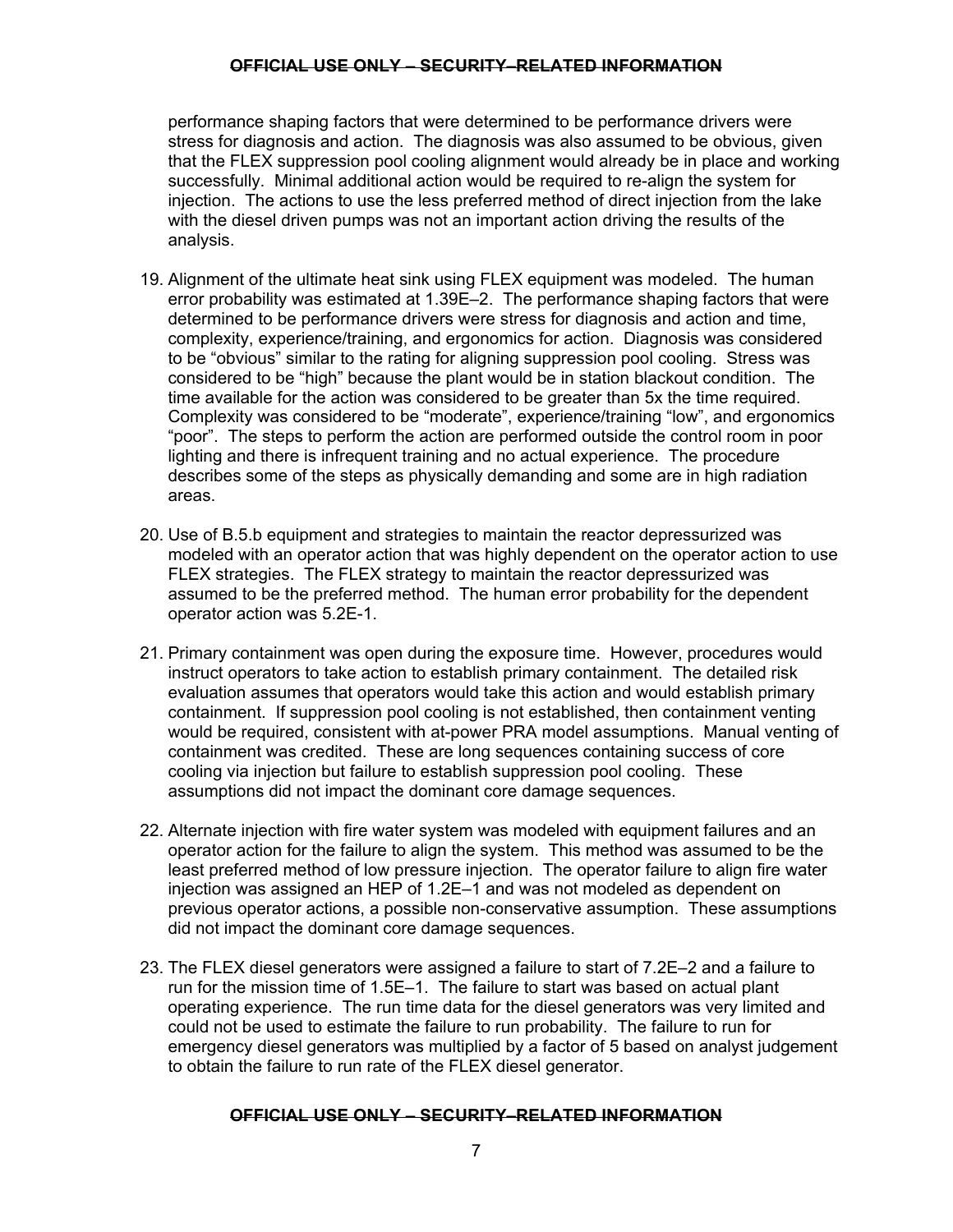- 24. The FLEX diesel-driven pumps were assigned a failure to start of 1E–2 and a failure to run of 2.1E–1. Based on analyst judgment these failure rates we set at five times the corresponding failure rates for permanently installed diesel driven fire pumps.
- 25. FLEX equipment was assigned a failure probability due to design or construction of 5E-2. The FLEX strategies, although carefully developed and reviewed for the Mitigating Strategies Order, have never been fully demonstrated. Latent design or construction errors could exist.
- 26. The Division 3 to the Division 2 cross-tie was assigned a failure probability due to design error of 2E–2. Both divisions are normally in-service but never cross-tied and the cross-tie has never been fully demonstrated.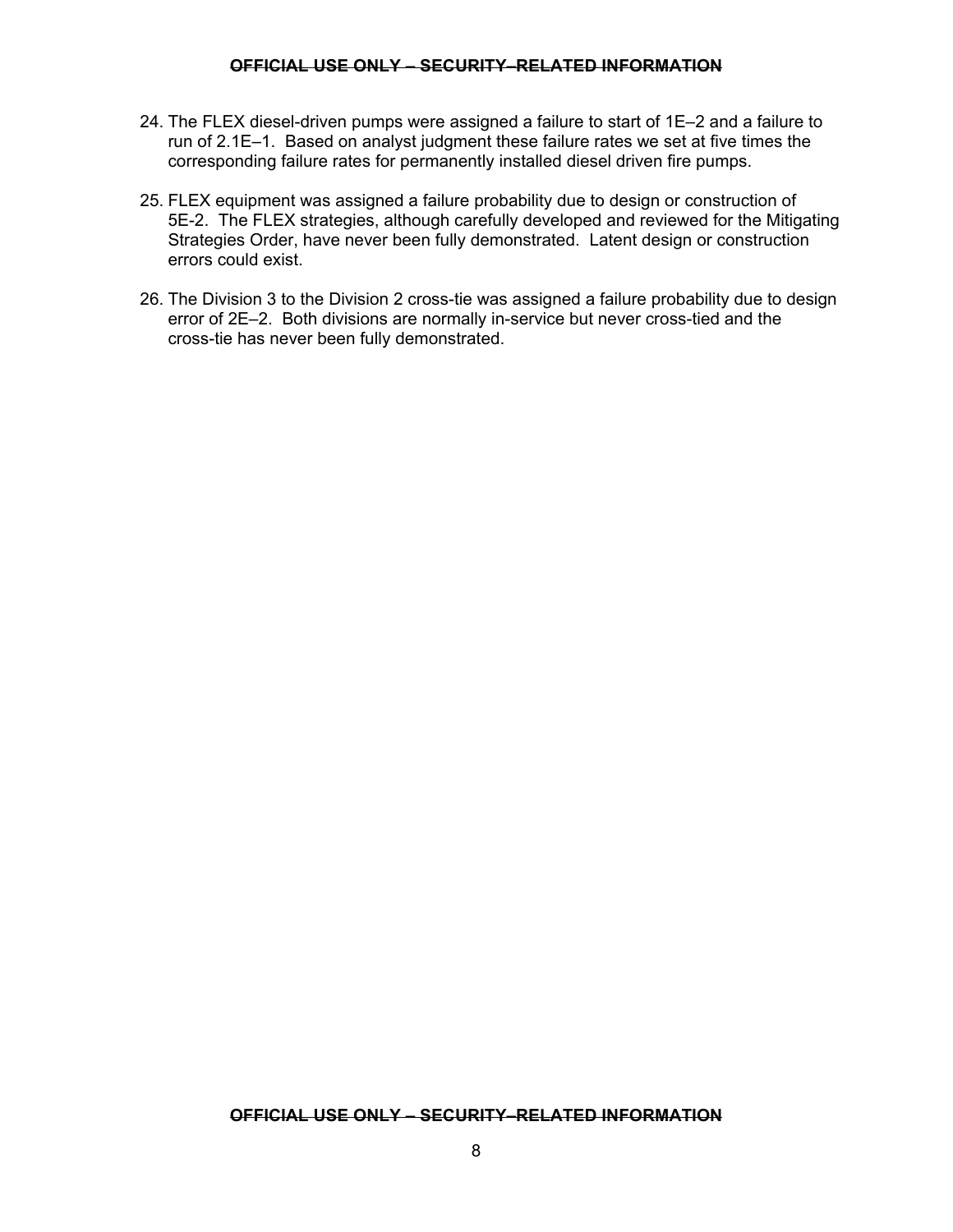## **Table 2: Summary of Dominant HRA Results**

| <b>Human Error Event</b> | <b>Description</b>                                                                                                | <b>Procedure</b>                       | <b>Time Needed</b> | <b>Time Available</b>                   | <b>Mean</b><br><b>Diagnos</b><br>is HEP | <b>Mean</b><br><b>Action</b><br><b>HEP</b> | <b>Total</b><br><b>Mean</b><br><b>HEP</b> |
|--------------------------|-------------------------------------------------------------------------------------------------------------------|----------------------------------------|--------------------|-----------------------------------------|-----------------------------------------|--------------------------------------------|-------------------------------------------|
| SD-XHE-XM-XTIE-S1        | Operator Fails to Perform Cross-Tie between Div. 3<br>and Div. 2 Electrical during Short Time to Core<br>Uncovery | 4303.01P023                            | 5 to 6 Hours       | 5 Hours                                 | $4.0E - 2$                              | $7.5E-1$                                   | $7.9E-1$                                  |
| SD-XHE-XM-XTIE           | Operator Fails to Perform Cross-Tie between Div. 3<br>and Div. 2 Electrical                                       | 4303.01P023                            | 5 to 6 Hours       | Between 10 and 24<br>Hours              | $4.0E-2$                                | $2.3E-1$                                   | $2.7E-1$                                  |
| SD-XHE-XM-FELEC          | Operator Fails to Setup and Run FLEX DG and<br><b>Electrical Distribution</b>                                     | 4306.01P001                            | 3 Hours            | 10 to 24 hours<br>depending on sequence | $2.0E-2$                                | $2.3E-1$                                   | $2.5E-1$                                  |
| SD-XHE-XM-FUHS           | Operator Fails UHS Water Supply using FLEX                                                                        | 4306.01P002                            | 6 Hours            | 10 to 24 hours<br>depending on sequence | $2.0E-3$                                | $1.2E-1$                                   | $1.4E-1$                                  |
| SD-XHE-XM-FSPC           | Operator Fails Suppression Pool Cooling using FLEX                                                                | 4306.01P003                            | 6 Hours            | Minimum of 24 Hours                     | $2.0E-3$                                | $2.3E-1$                                   | $2.3E-1$                                  |
| SD-XHE-XM-FRCS           | Operator Fails to Injection into RCS using FLEX<br>Diesel Driven Pumps                                            | 4306.01P004                            | 6 Hours            | 10 to 24 hours<br>depending on sequence | $2.0E-3$                                | $1.1E-1$                                   | $1.1E-1$                                  |
| SD-XHE-XM-DCLS           | Operator Fails to Performs DC Load Shed                                                                           | 4200.01C002                            | 0.5 Hours          | 1 Hour                                  | $4.0E - 2$                              | $2.0E-2$                                   | $6.0E-2$                                  |
| FWS-XHE-XM-INJLT         | OPERATOR FAILS TO ALIGN FIREWATER during<br>Shutdown ELAP (includes check valve disassembly)                      | 4411.03                                | 4 Hours            | 10 to 13 Hours                          | $2.0E-2$                                | $4.0E - 3$                                 | $2.4E-2$                                  |
| SD-XHE-XM-FRCIC          | Operator Fails to Operate RCIC during ELAP from<br>Shutdown                                                       | 3002.01                                | 10 Hours           | 10 to 13 Hours                          | $2.0E-3$                                | $7.5E-1$                                   | $7.5E-1$                                  |
| SD-XHE-XM-FINJ           | Operator Fails RCS Injection using FLEX SPC (This<br>requires FLEX UHS to be already available)                   | 4306.01P004<br>Section 4.1             | 1 Hour             | 4 Hours                                 | $2.0E-3$                                | $2.0E-3$                                   | $4.0E-3$                                  |
| FC-XHE-XM-MCV            | Operator Fails to Manual Vent Containment with<br>Valves 1FC012A & B                                              | <b>CPS</b><br>4303.01P001              | 4 Hours            | >24 Hours                               | $4.0E - 3$                              | $2.0E-4$                                   | $4.2E-3$                                  |
| HCS-XHE-XR-MDP           | Operator Fails to Restore HPCS Pump from Outage<br>Maintenance                                                    | 3309.01                                | 4 hours            | 10 to 24 Hours<br>depending on sequence | $2E-2$                                  | $4E-3$                                     | $2.4E-2$                                  |
| SD-EPS-XHE-XM-NR01H      | Non Recovery Probability of EDG2 in 1 Hour due to<br><b>Closed Air Start Valves</b>                               | CPS 5061.07<br>CPS 5285<br>CPS 3506.01 | 0.5 Hours          | 1 Hour                                  | $2.0E-1$                                | $2.0E-3$                                   | $2.0E-1$                                  |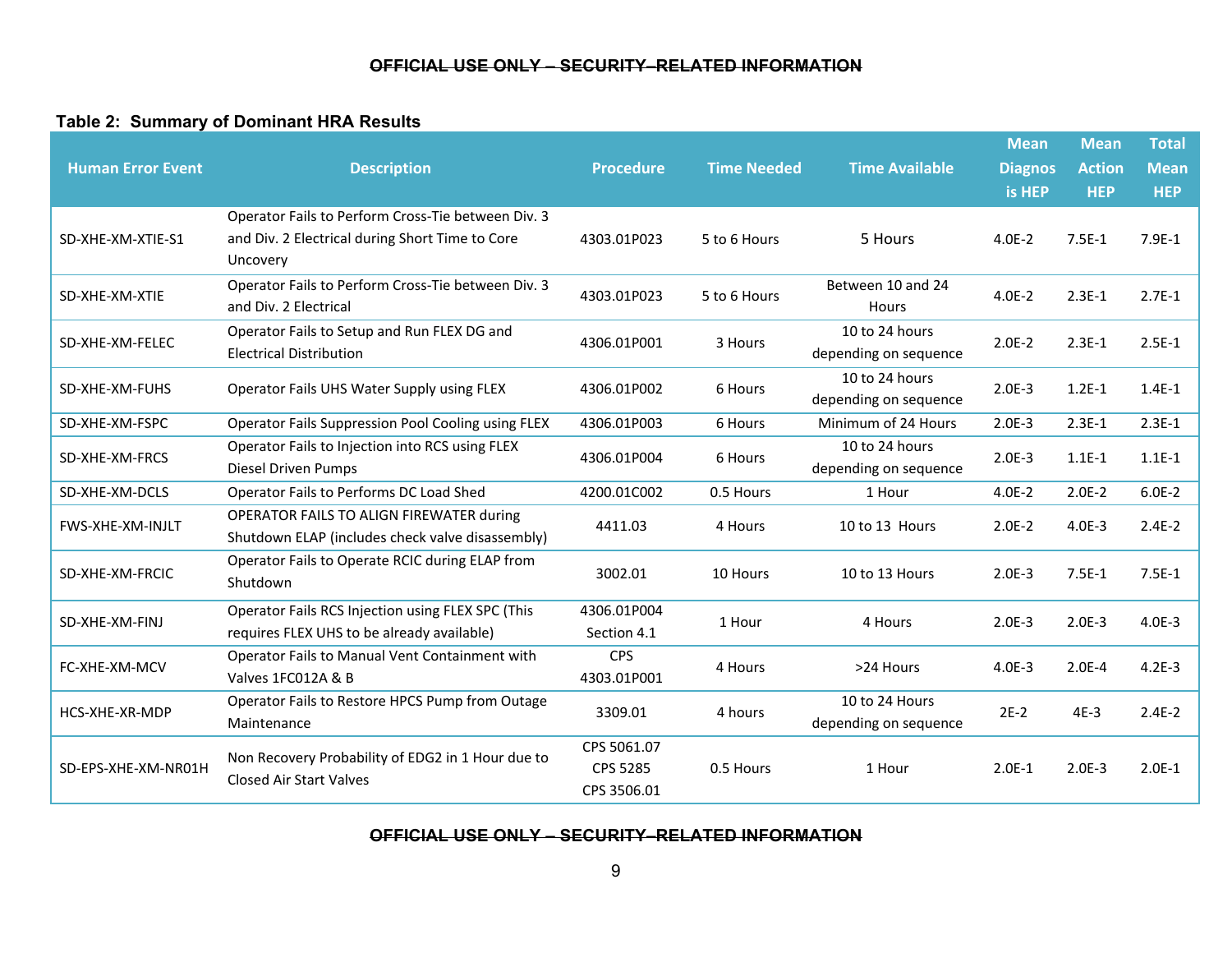| SD-XHE-XL-ELAP   | Operator fails to recovery electrical distribution<br>system after offsite power recovery                                                           | None        |               |                |          |        | $7.6E-2$ |
|------------------|-----------------------------------------------------------------------------------------------------------------------------------------------------|-------------|---------------|----------------|----------|--------|----------|
| SD-XHE-XM-DEPB5B | Operator Fails to setup B5b Equipment for<br>Depressurization (This is an HEP that is dependent<br>on failure to depressurize using FLEX equipment) | 4303.01P004 | Several Hours | 10 to 13 Hours | $2.0E-2$ | $2E-3$ | $5.1E-1$ |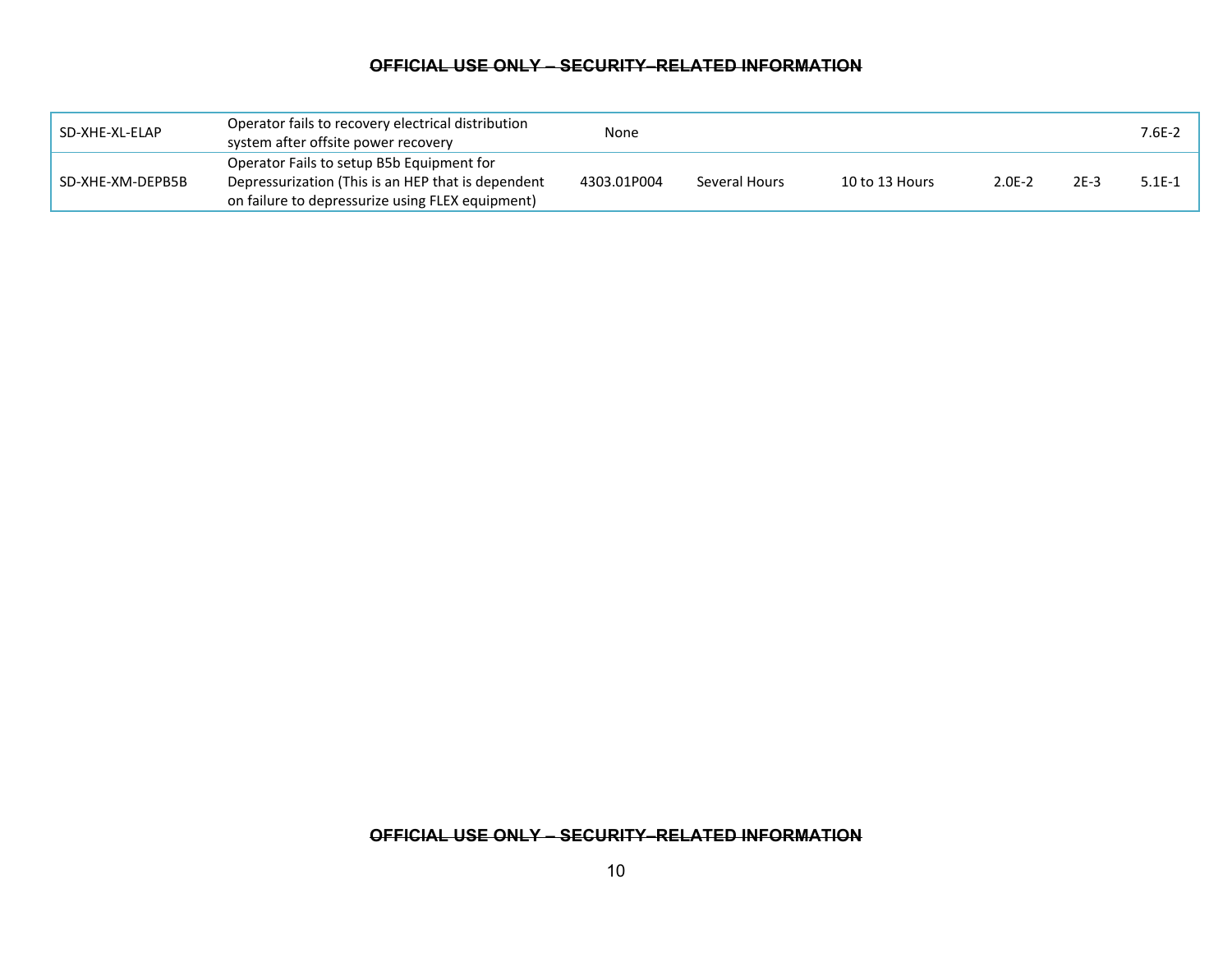## References

- 1. Clinton SPAR Model, Revision 8.54 with Modifications
- 2. NUREG–1842, "Good Practices for Implementing Human Reliability Analysis." April 2005
- 3. NUREG/CR–6595 Revision 1, "An Approach for Estimating the Frequencies of Various Containment Failure Modes and Bypass Events." October 2004
- 4. NUREG/CR–6883, "The SPAR-H Human Reliability Analysis Method"
- 5. INL/EXT–10–18533, "SPAR-H Step-by-Step Guidance"
- 6. RASP Manual Volume 1 Internal Events, Revision 2.02 date December 2017
- 7. NUREG/CR–1278, "Handbook of HRA with Emphasis on Nuclear Power Plant Applications," August 1983
- 8. Analysis of Loss-of Offsite-Power Events 1987–2016, INL/EXT–17–42376 August 2017 (https://nrcoe.inl.gov/resultsdb/publicdocs/LOSP/loop-summary-update-2016.pdf)
- 9. IMC 0609 Appendix G, "Shutdown Operations SDP"
- 10. NUMARC 91–06, "Guidelines for Industry Actions to Assess Shutdown Management." December 1991
- 11. CPS 3002.01 R32e Heatup and Pressurization
- 12. CPS 3312.03 R11d SDC and FPC Assist
- 13. CPS 3501.01 High Voltage Auxiliary Power System
- 14. CPS 3506.01 EDG and Support Systems
- 15. CPS 3506.01P002 Division 2 Diesel Generator Operations
- 16. CPS 4006.01 Loss of SDC
- 17. CPS 4200.01 Loss of AC Power
- 18. CPS 4200.01C002 DC Load Shedding during SBO
- 19. CPS 4303.01P001 Containment Venting Without AC Power Available
- 20. CPS 4303.01P004 SRV Operation With External DC Power
- 21. CPS 4303.01P023 Cross-Connecting Div. 3 DG to Div. 1(2) ECCS Electrical Busses
- 22. CPS 4306.01P001 FLEX Electrical Connection
- 23. CPS 4306.01P002 FLEX UHS Water Supply
- 24. CPS 4306.01P003 FLEX Suppression Pool Cooling
- 25. CPS 4306.01P004 FLEX Low Pressure RPV Makeup
- 26. CPS 4306.01P017 ELAP During Modes 4 and 5
- 27. CPS 5285\_R27c Alarm Panel 5285 Annunciators at 1PL12JB
- 28. CPS 5061.07 Alarm Panel 5061 Annunciators Row 7
- 29. CPS 4411.03 Injection Flooding Sources
- 30. CPS 4411.06 Emergency Containment Venting, Purging and Vacuum Relief
- 31. CPS 9065.01 Secondary Containment Access Integrity
- 32. EOP–1 RPV Control
- 33. EOP–2 RPV Flooding
- 34. EOP–3 Emergency RPV Depressurization (Blowdown)
- 35. EOP–6 Primary Containment Control
- 36. EOP–8 Secondary Containment Control
- 37. CC–AA–118 Corporate FLEX Process Guidance
- 38. OU–AA–103 Shutdown Safety Management Program
- 39. OU–CL–104 Shutdown Safety Management Program (Clinton Power Station)
- 40. CL–SDP–010 Risk Assessment May 2018 Outage: Division 2 DG 1B Unavailable with Division 1 Bus Unavailable, Rev. 0
- 41. DB430301 DBIG-Extensive Damage Mitigation Guide, Rev. 5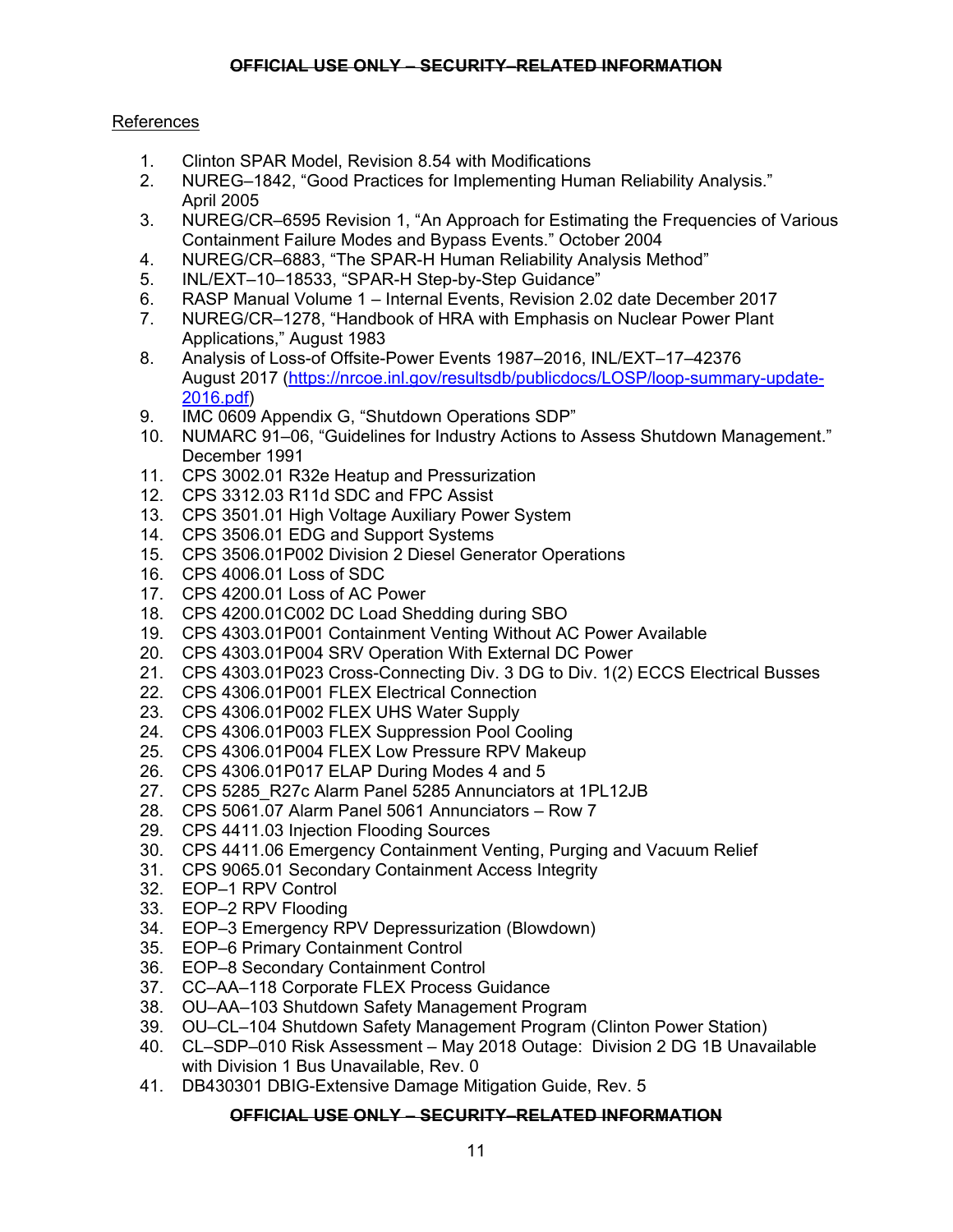- 42. N–CL–OPS–DB430601, FLEX, Rev. 0
- 43. SE–LOP–162, Extensive Damage Mitigation, Rev. 0
- 44. SE–LOR–4306, FLEX Event, Rev. 0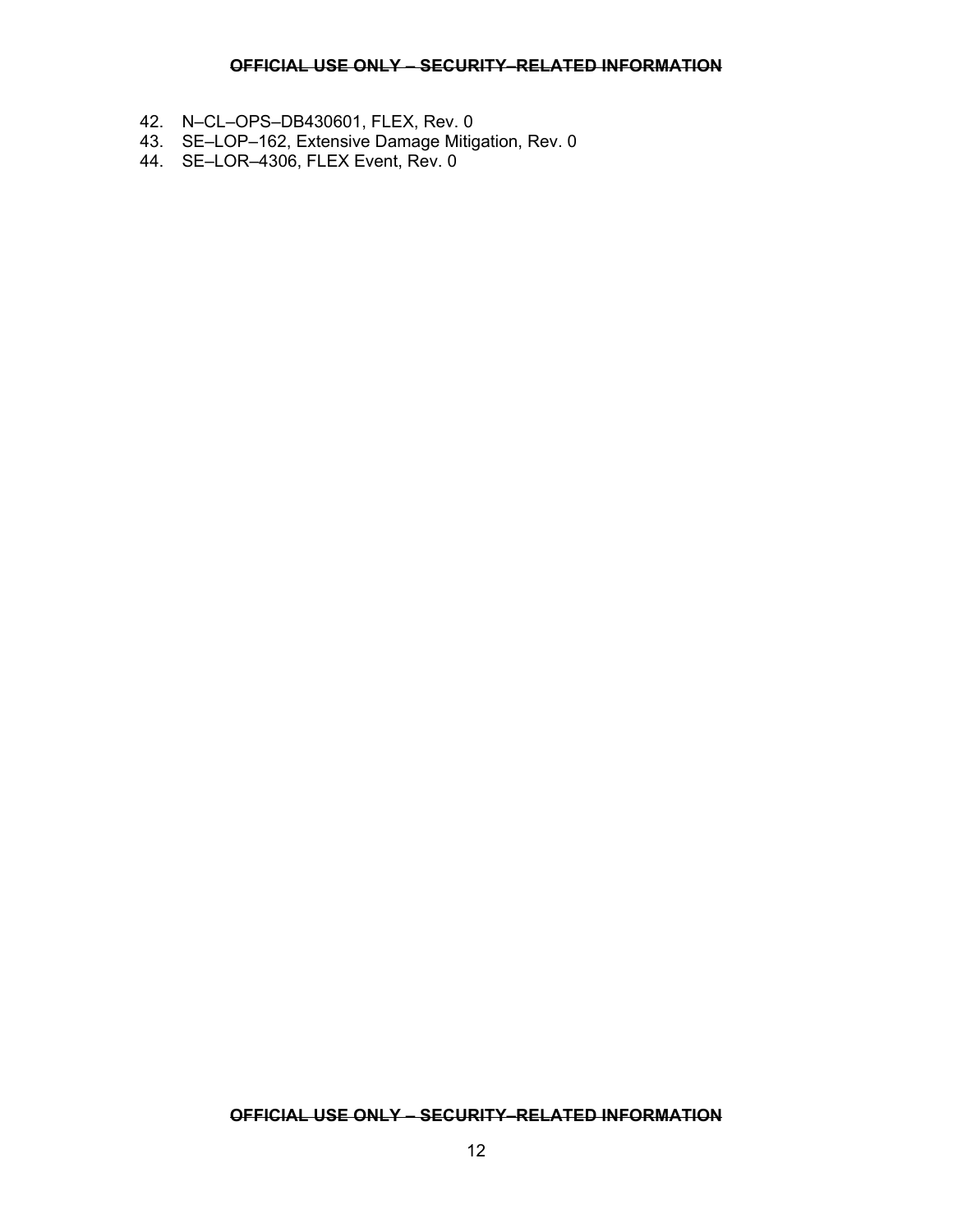# **Event Tree and Fault Tree Figures**

#### **Figure 2: LOOP Event Tree 1**

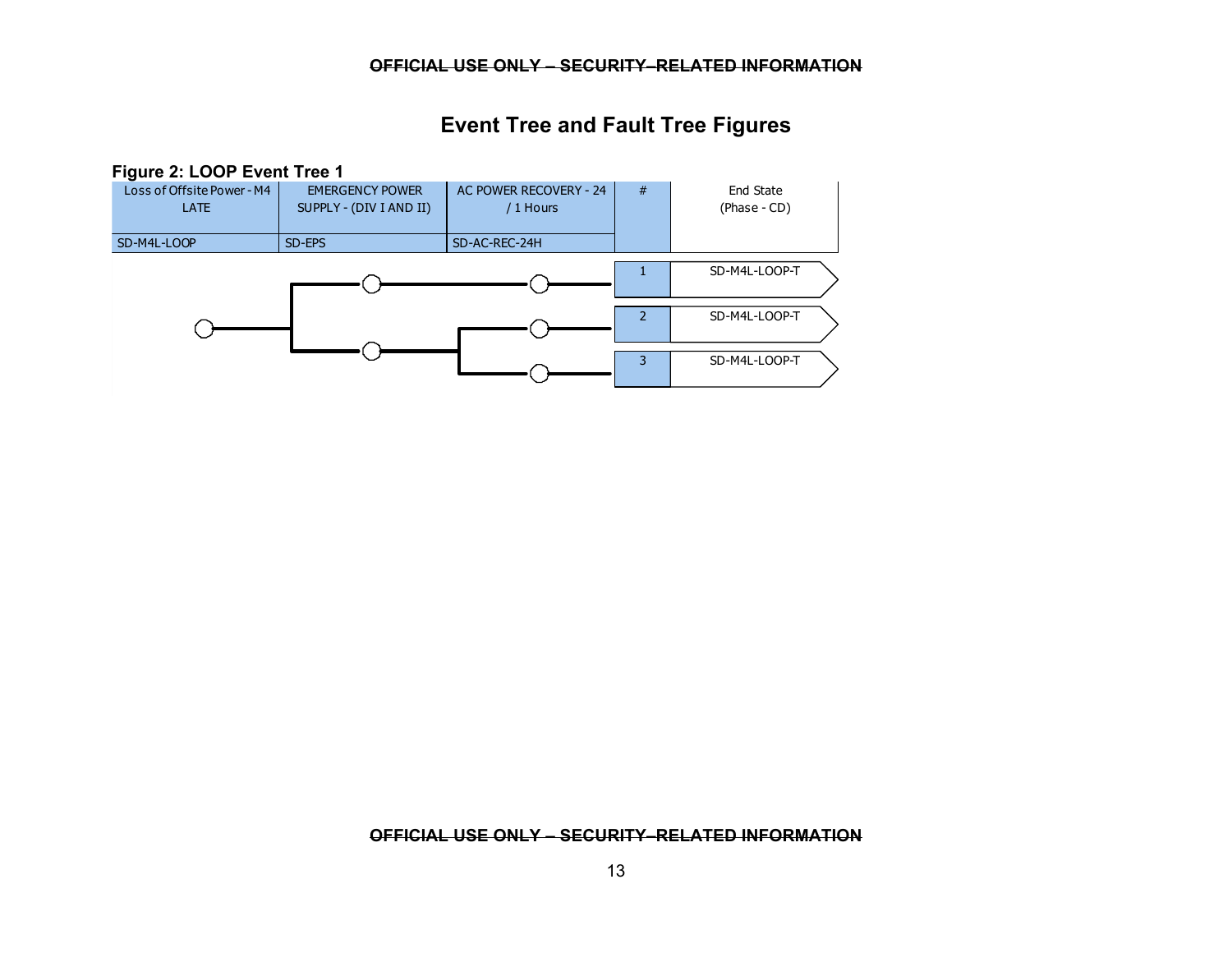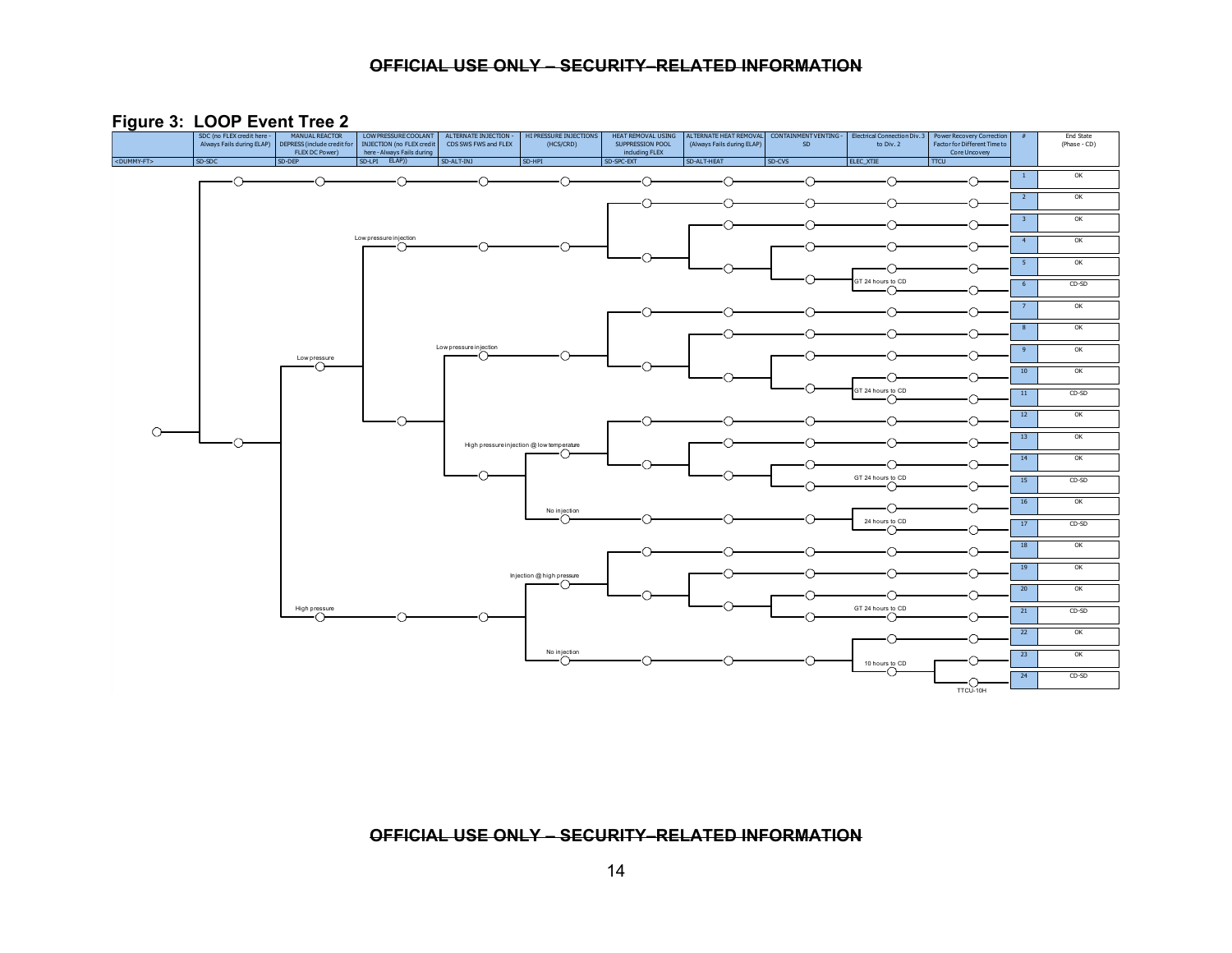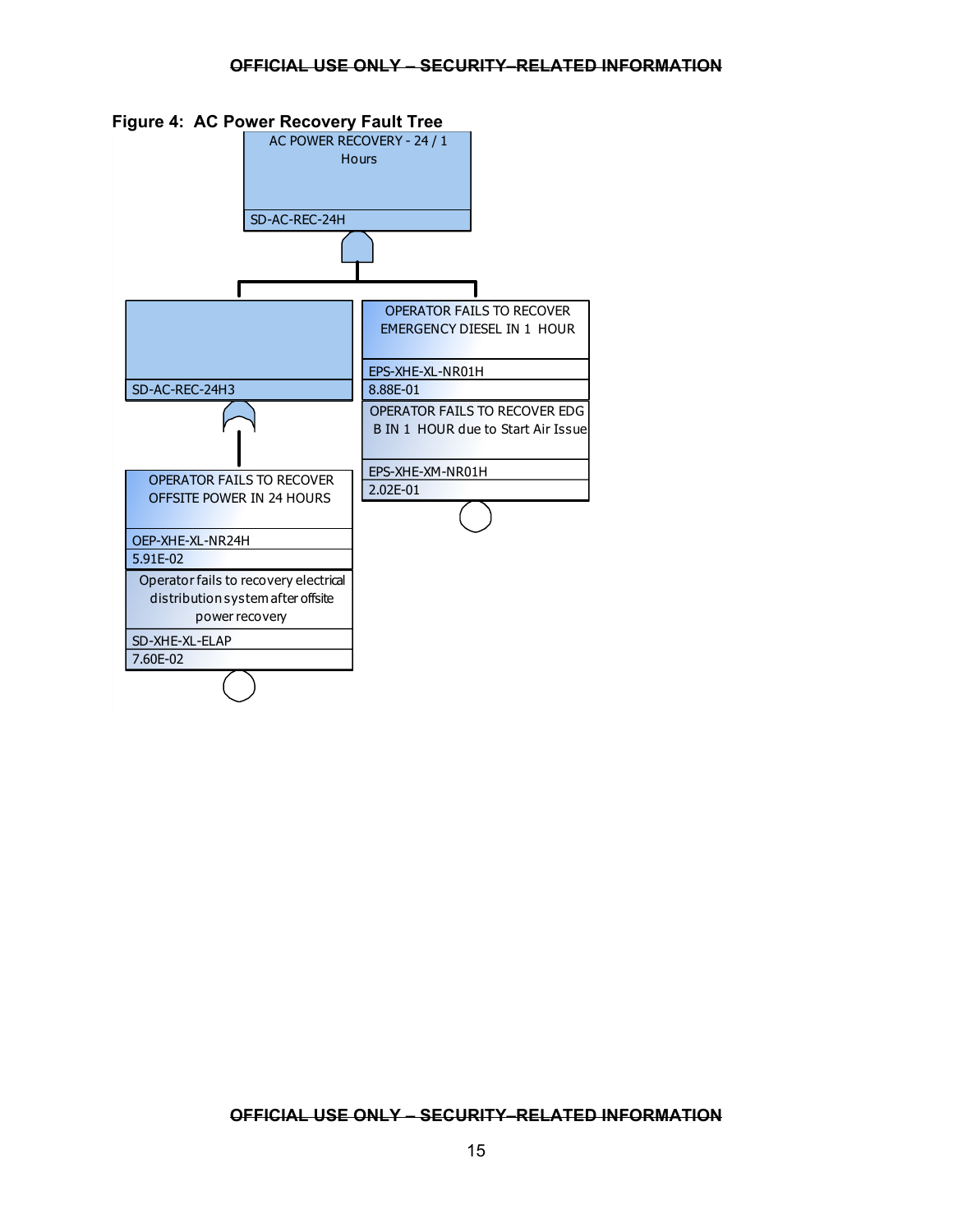

#### **Figure 5: Manual Depressurization Fault Tree**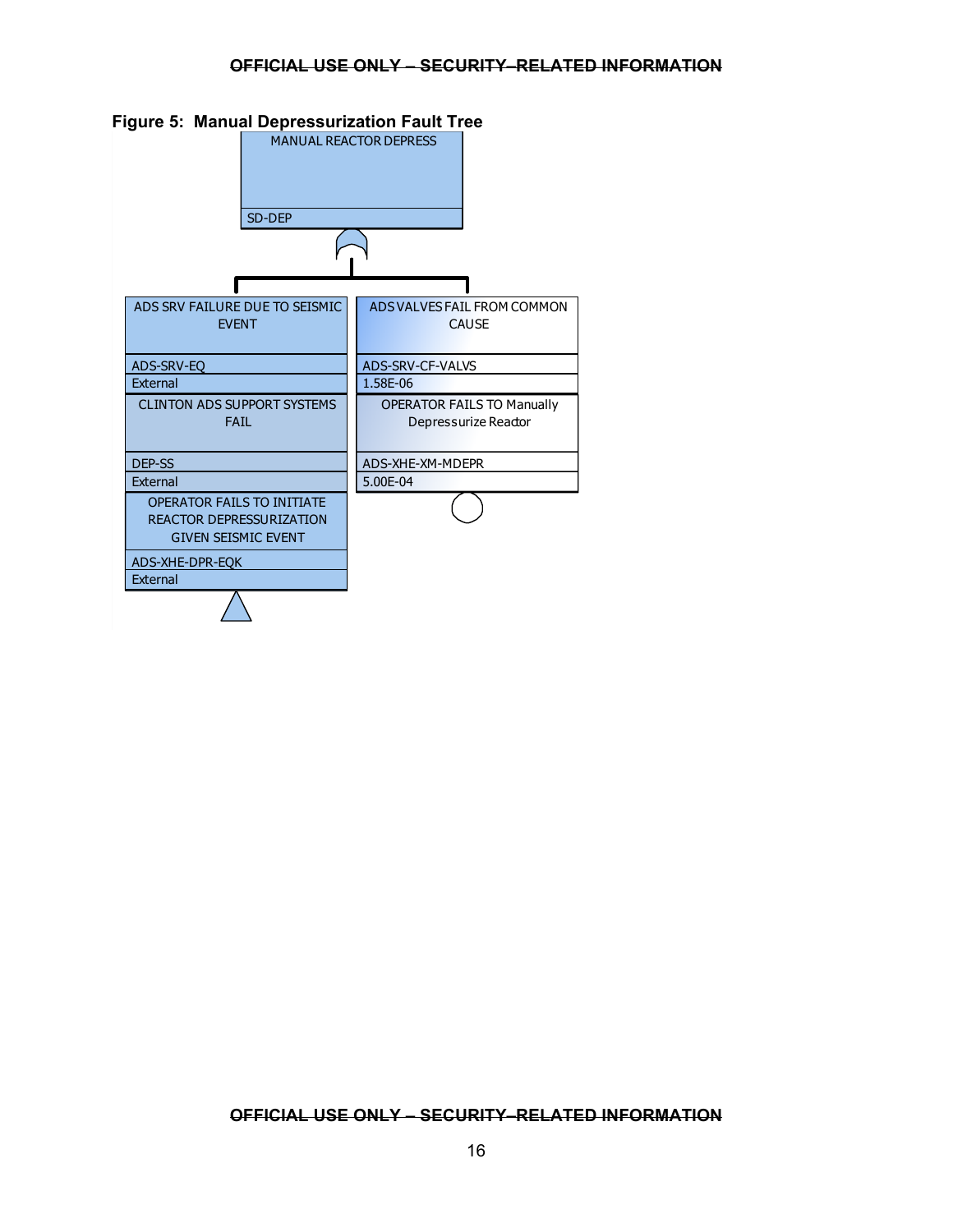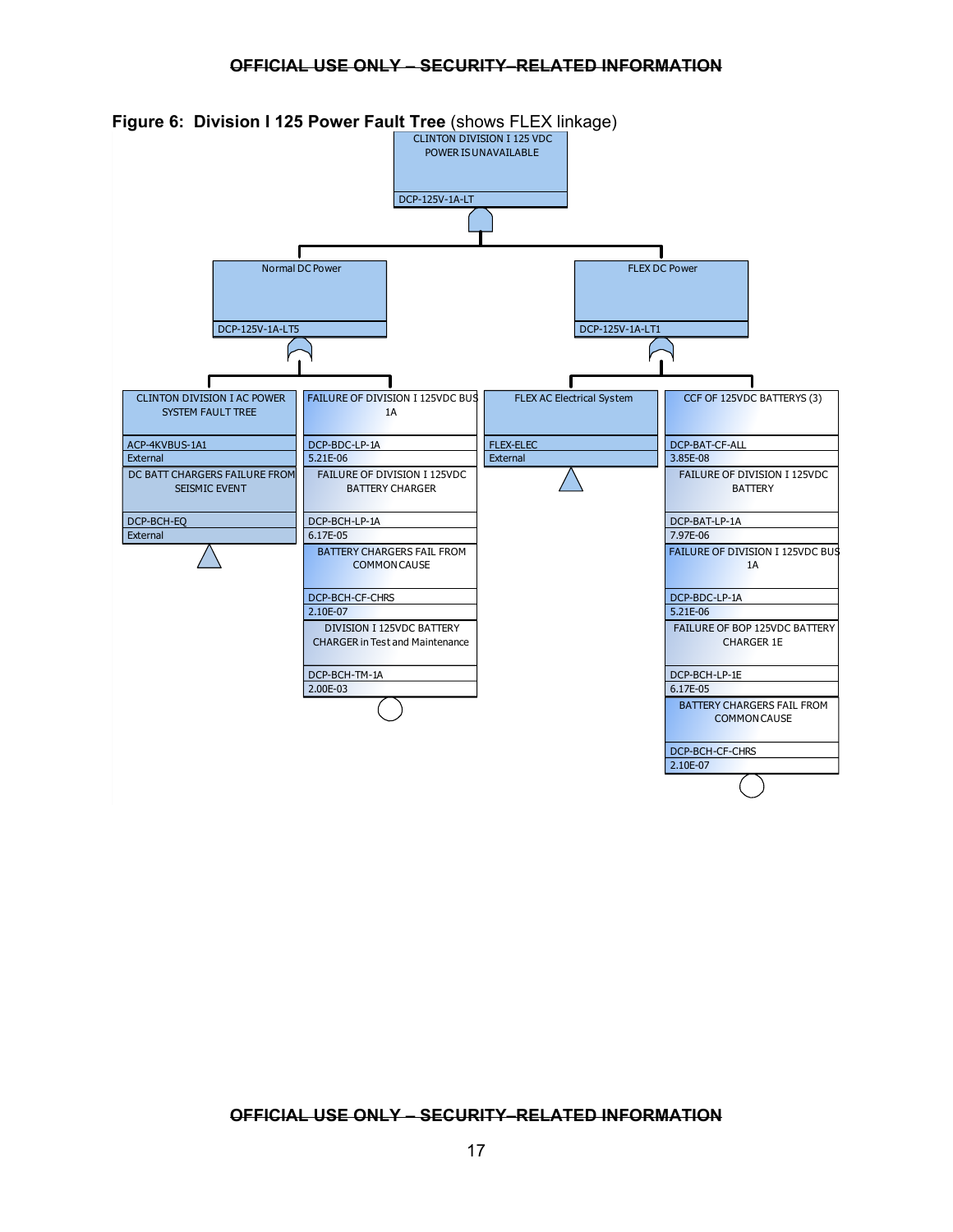

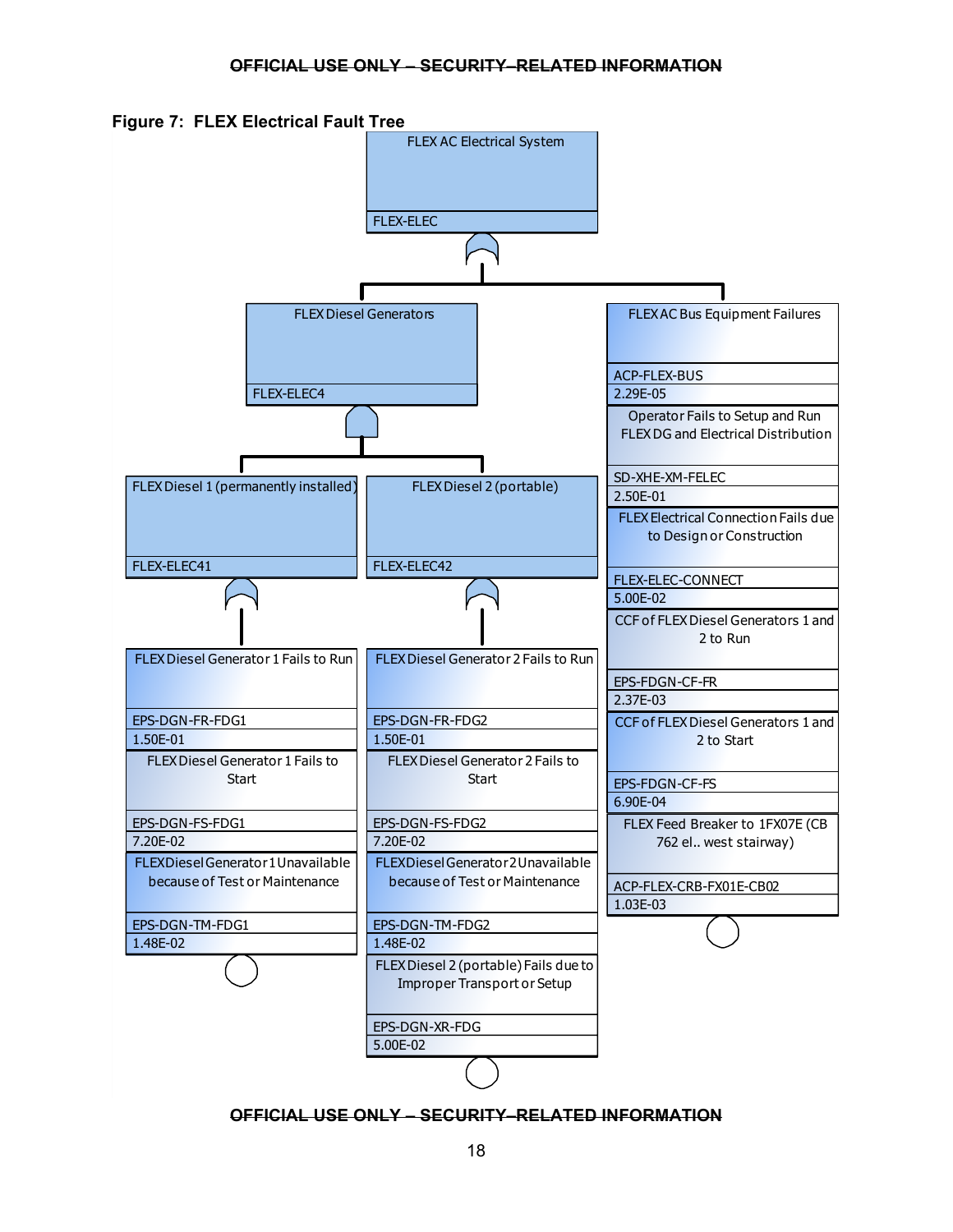

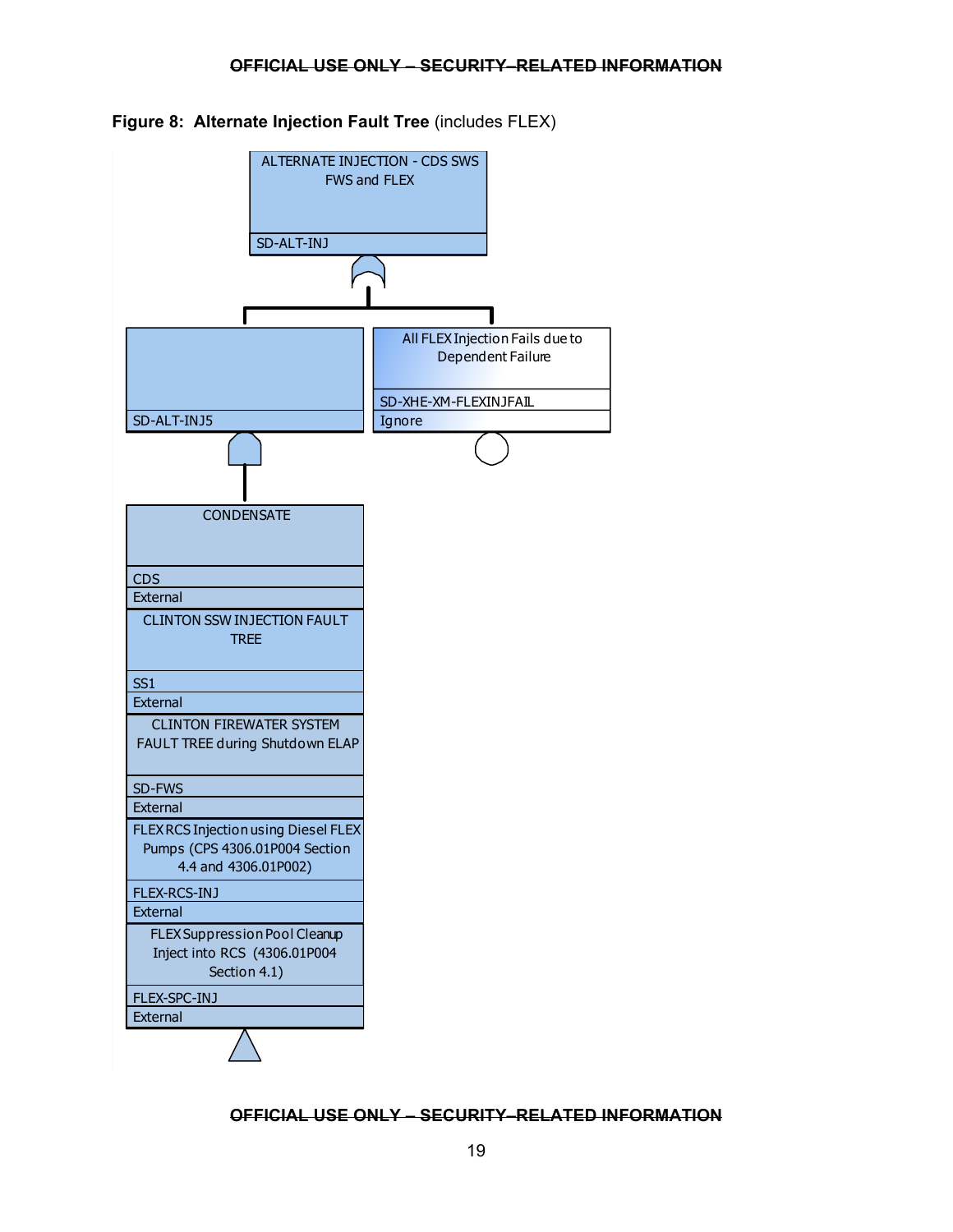

**Figure 9: RCS Injection using FLEX Diesel Driven FLEX Pumps Fault Tree**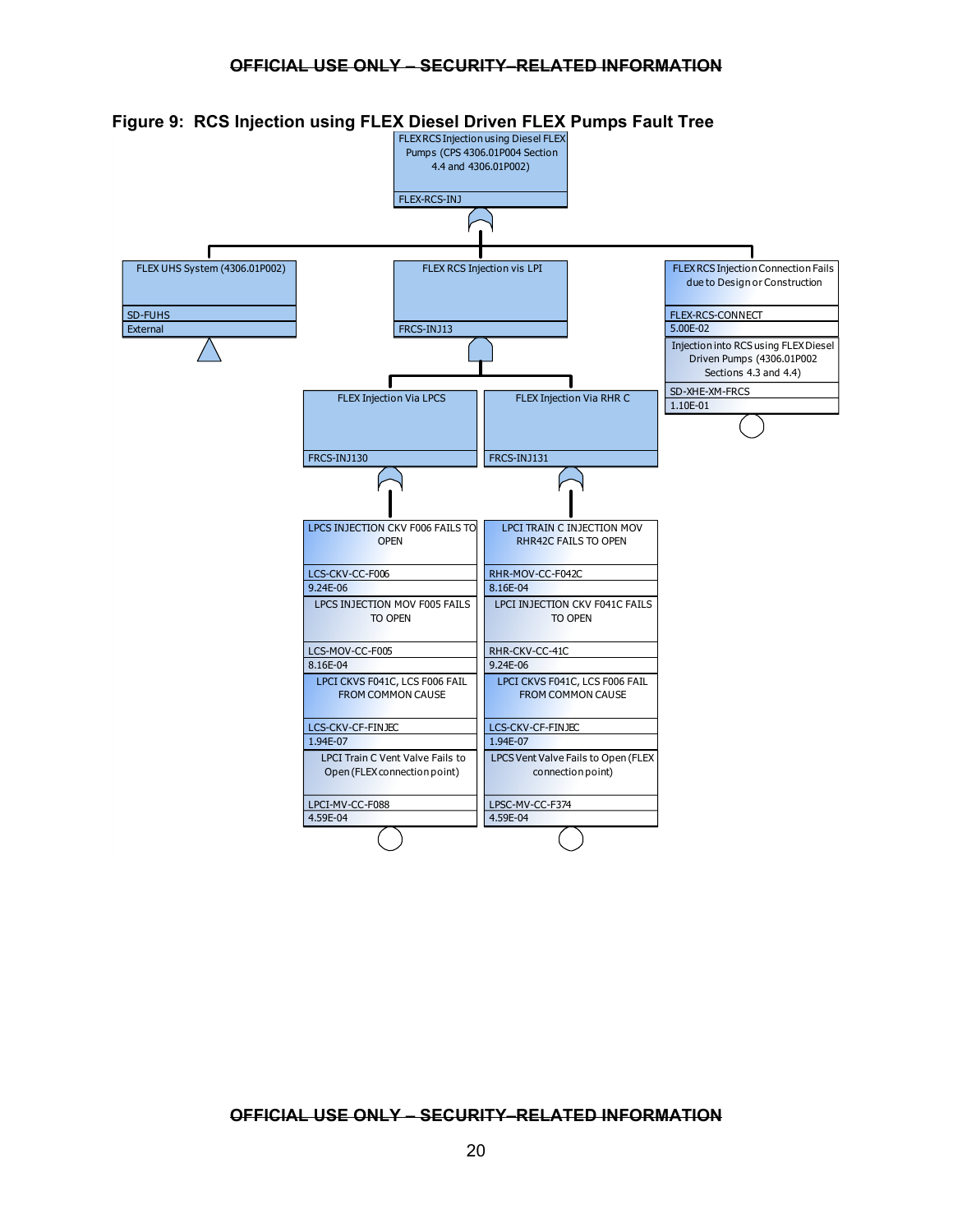

**Figure 10: FLEX Ultimate Heat Sink System Fault Tree**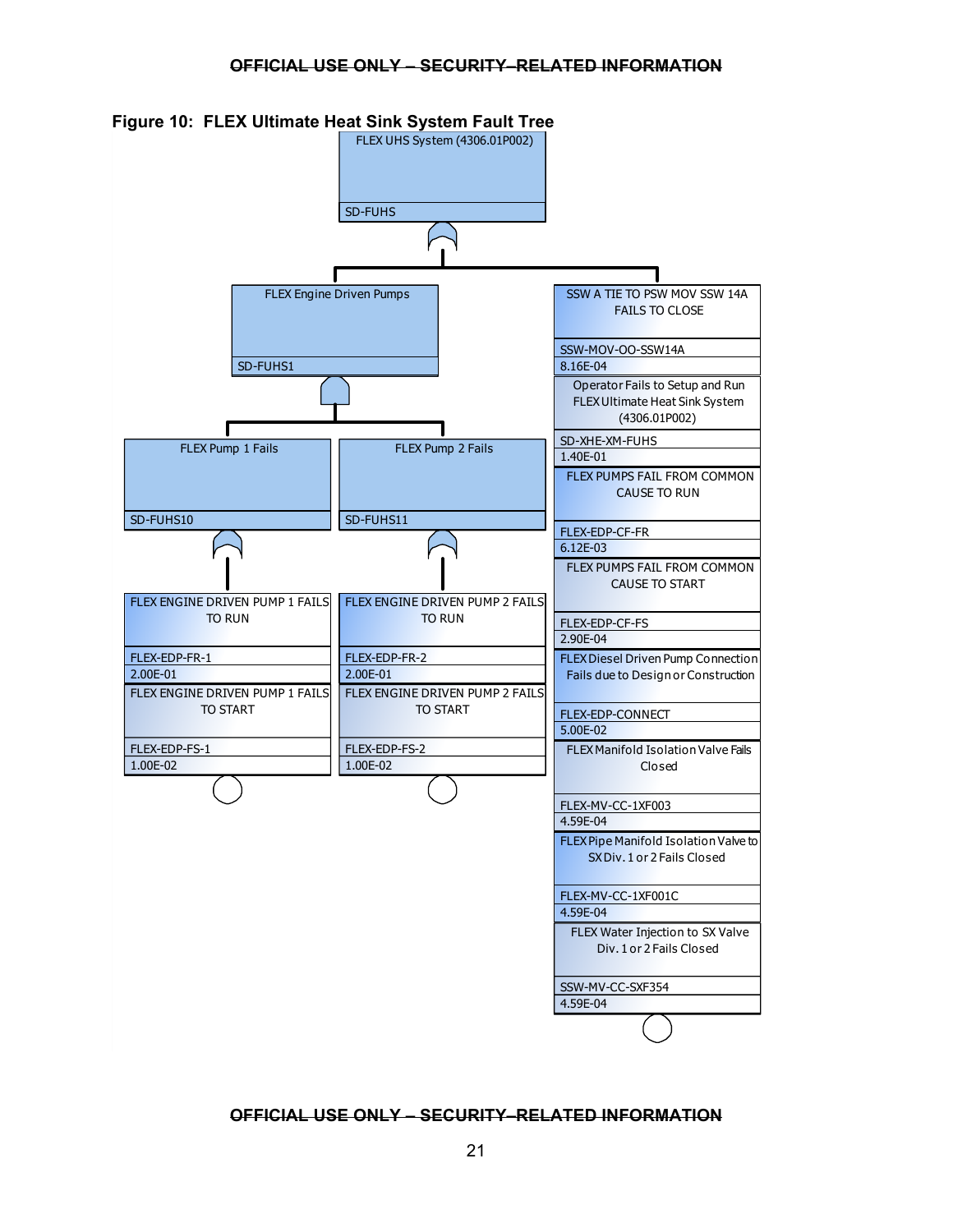

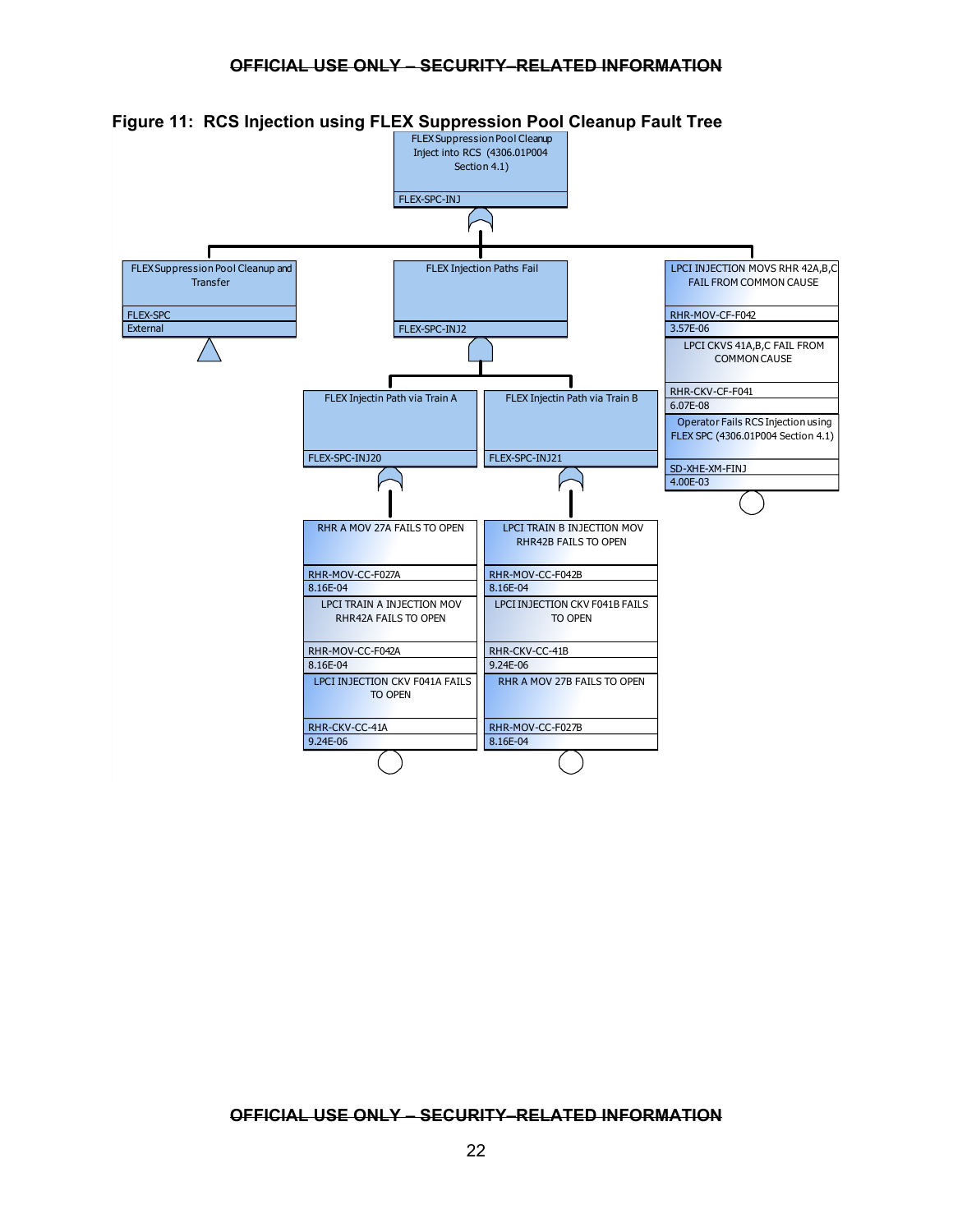

**Figure 12: FLEX Suppression Pool Cleanup and Transfer Fault Tree**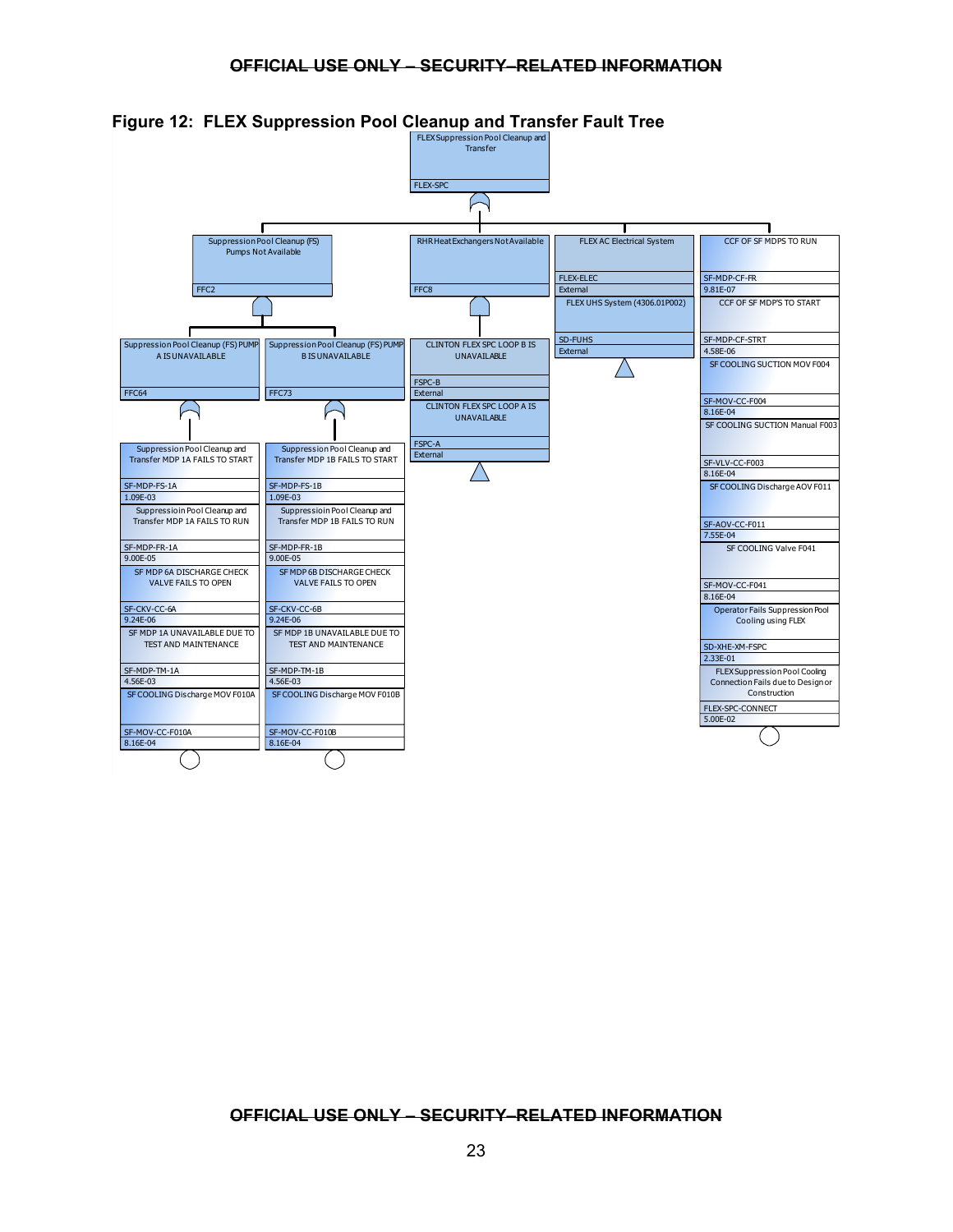

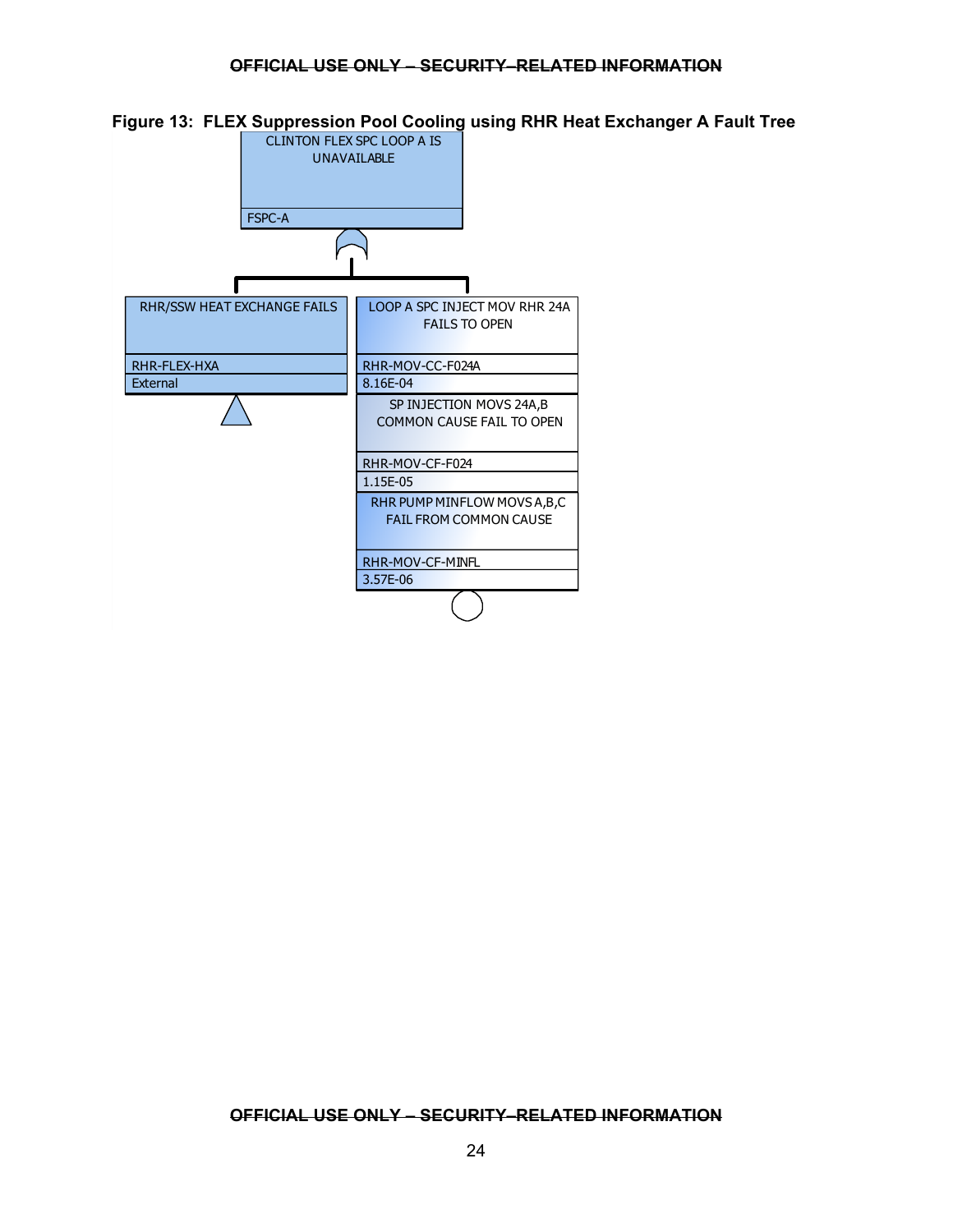| RHR-FLEX-HXA |                                      |
|--------------|--------------------------------------|
|              | $\bigcap$                            |
|              |                                      |
|              |                                      |
|              | <b>RHR HTXS FAIL FROM COMMON</b>     |
|              | <b>CAUSE</b>                         |
|              |                                      |
|              | RHR-HTX-CF-RHRHX                     |
| 2.41E-07     |                                      |
|              | RHR HTX BYPASS VALVES FAIL           |
|              | <b>FROM COMMON CAUSE</b>             |
|              |                                      |
|              | RHR-MOV-CF-HXBPS                     |
| 1.15E-05     |                                      |
|              | <b>RHR LOOP A HTX BYPASS MOV RHR</b> |
|              | <b>48A FAILS TO CLOSE</b>            |
|              |                                      |
|              | RHR-MOV-OO-BYPSA                     |
| 8.16E-04     |                                      |
|              | RHR MOVS F003A, B FAIL FROM          |
|              | <b>COMMON CAUSE</b>                  |
|              |                                      |
|              |                                      |
| 1.15E-05     | RHR-MOV-CF-HXDIS                     |
|              | RHR HTX A DISCHARGE MOV 3A           |
|              | <b>FAILS TO OPEN</b>                 |
|              |                                      |
|              |                                      |
| 8.16E-04     | RHR-MOV-CC-F003A                     |
|              | RHR HTX A FAILS                      |
|              |                                      |
|              |                                      |
|              |                                      |
| 8.88E-06     | RHR-HTX-PG-HTXA                      |
|              | RHR HTX SSW SUPPLY VALVE F014A       |
|              | <b>FAILS TO OPEN</b>                 |
|              |                                      |
|              |                                      |
|              | SSW-MOV-CC-F014A                     |
| 8.16E-04     |                                      |
|              | RHR HTX SSW OUTLET ISOLATION         |
|              | <b>VLV F068A FAILS TO OPEN</b>       |
|              |                                      |
|              |                                      |
|              | SSW-MOV-CC-F068A                     |

## **Figure 14: RHR Heat Exchanger A for FLEX SPC Fault Tree**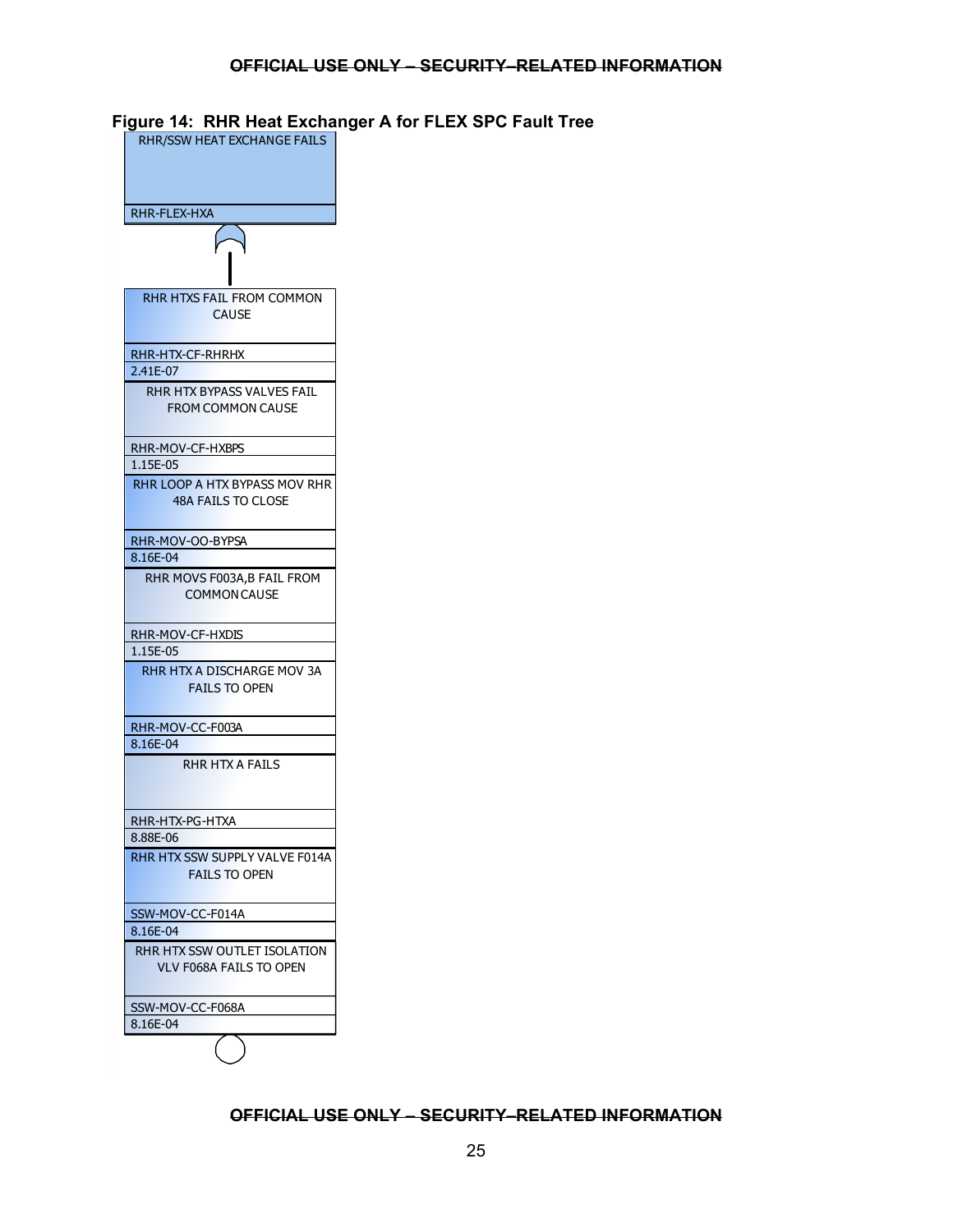

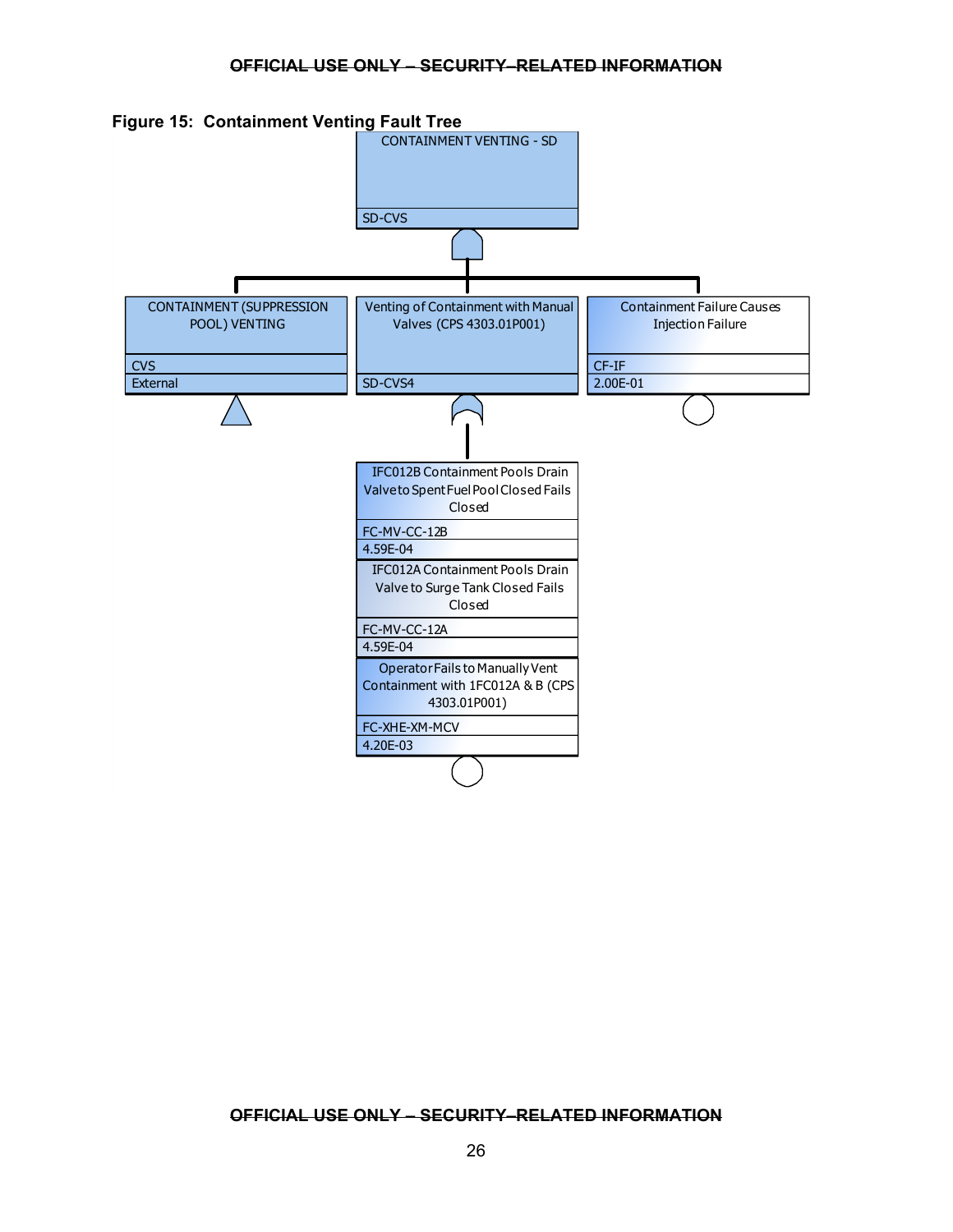